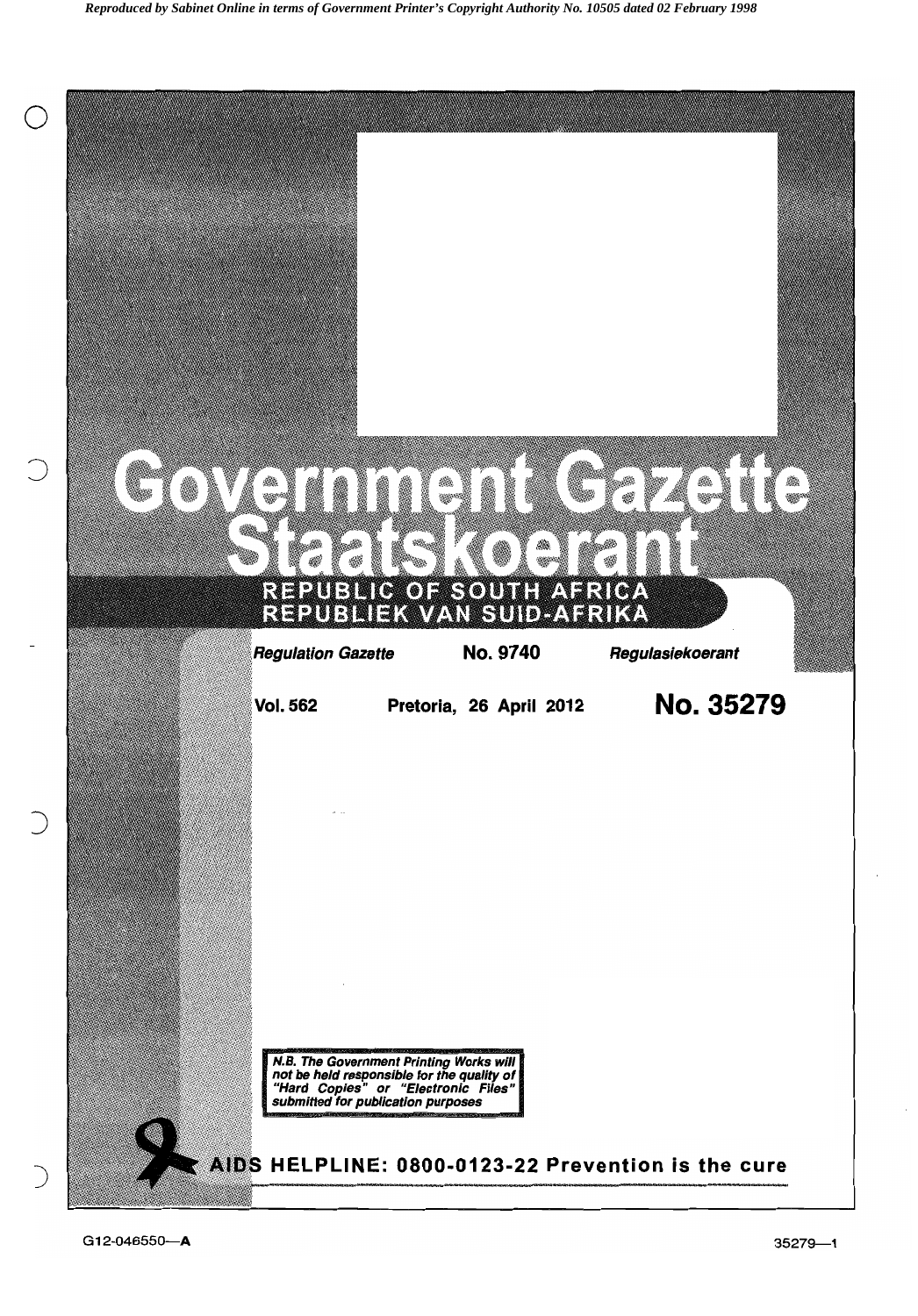*Reproduced by Sabinet Online in terms of Government Printer's Copyright Authority No. 10505 dated 02 February 1998* 

2 No.35279 GOVERNMENT GAZETTE, 26 APRIL 2012

#### IMPORTANT NOTICE

The Government Printing Works will not be held responsible for faxed documents not received due to errors on the fax machine or faxes received which are unclear or incomplete. Please be advised that an "OK" slip, received from a fax machine, will not be accepted as proof that documents were received by the GPW for printing. If documents are faxed to the GPW it will be the sender's respon sibility to phone and confirm that the documents were received in good order.

Furthermore the Government Printing Works will also not be held responsible for cancellations and amendments which have not been done on original documents received from clients.

| <b>CONTENTS</b>           |             |                                                                                                                                                                                                               |         | <b>INHOUD</b> |                                   |                                                                                                                                                                                                          |
|---------------------------|-------------|---------------------------------------------------------------------------------------------------------------------------------------------------------------------------------------------------------------|---------|---------------|-----------------------------------|----------------------------------------------------------------------------------------------------------------------------------------------------------------------------------------------------------|
|                           | Page<br>No. | Gazette<br>No.                                                                                                                                                                                                | No.     |               | Bladsy<br>No.                     | Koerant<br>No.                                                                                                                                                                                           |
| <b>GOVERNMENT NOTICES</b> |             |                                                                                                                                                                                                               |         |               |                                   |                                                                                                                                                                                                          |
|                           |             |                                                                                                                                                                                                               |         |               |                                   |                                                                                                                                                                                                          |
| <b>Government Notices</b> |             |                                                                                                                                                                                                               |         |               |                                   |                                                                                                                                                                                                          |
| R. 324                    |             | 35279<br>35279                                                                                                                                                                                                |         |               | 5<br>13                           | 35279<br>35279                                                                                                                                                                                           |
|                           |             | Agriculture, Forestry and Fisheries, Department of<br>Agricultural Product Standards Act<br>(119/1990): Regulations regarding<br>inspections and appeals: Local: Amend-<br>R. 325 do.: do.: Export: Amendment | 4<br>12 |               | Goewermentskennisgewing<br>R. 325 | <b>GOEWERMENTSKENNISGEWINGS</b><br>Landbou, Bosbou en Visserye, Departement van<br>R. 324 Wet op Landbouprodukstandaarde<br>(119/1990): Regulasies betreffende<br>ondersoeke en appélle: Plaaslik: Wysi- |

.<br>José

 $\sim$  1.  $\sim$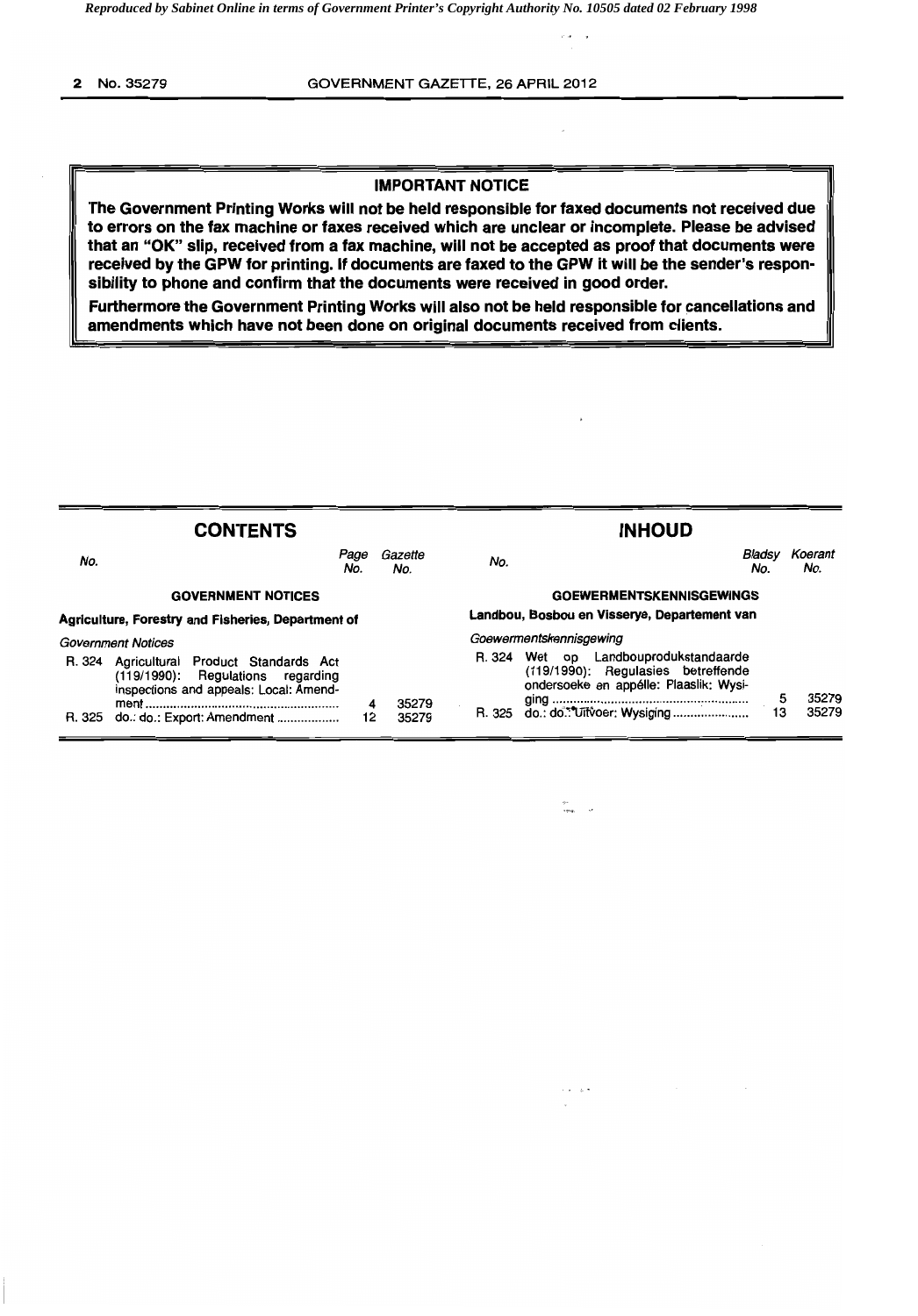

sal 'n dubbeltarief gehef word

kalenderweke voor publikasie ingedien word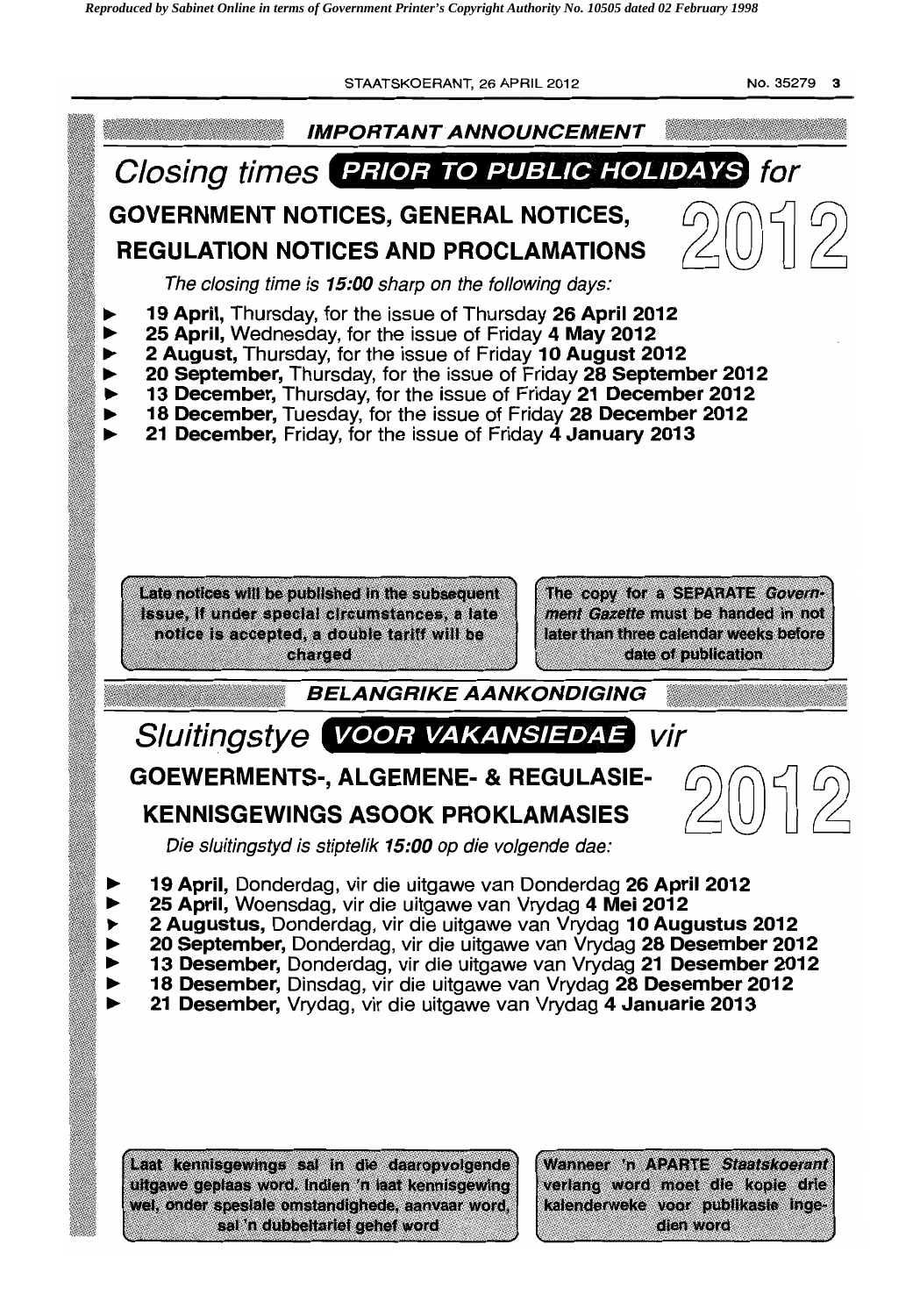4 No. 35279 GOVERNMENT GAZETTE, 26 APRIL 2012

# GOVERNMENT NOTICES **GOEWERMENTSKENNISGEWINGS**

## DEPARTMENT OF AGRICULTURE, FORESTRY AND FISHERIES DEPARTEMENT VAN LANDBOU, BOSBOU EN VISSERYE

No.R.324 26 April 2012

AGRICULTURAL PRODUCT STANDARDS ACT, 1990 (ACT No. 119 OF 1990)

## REGULATIONS REGARDING INSPECTIONS AND APPEALS: LOCAL: AMENDMENT

The Minister of Agriculture, Forestry and Fisheries has under section 15 of the Agricultural Product Standards Act, 1990 (Act No. 119 of 1990)

- . (a) made the regulations in the Schedule; and
- (b) determined that the said regulations shall come into operation on 1 April 2012.

#### **SCHEDULE**

#### Definition

1. In this Schedule "the Regulations" means the Regulations published by Government Notice No. R. 1979 of 23 August 1991, as amended by Government Notices Nos. R. 1834 of 1 October 1993, R. 1217 of 26 July 1996, R. 20 of 8 January 1999, R. 701 of 4 June 1999, R. 799 of 11 August 2000, R. 542 of 15 June 2001 and R. 686 of 17 May 2002 (as corrected by Government Notice No. R. 1095 of 30 August 2002), R. 564 of 25 April 2003, R. 245 of 27 February 2004, R. 211 of 18 March 2005, R. 271 of 31 March 2006, R. 164 of 2 March 2007, R. 168 of 15 February 2008, R. 259 of 13 March 2009, R. 155 of 5 March 2010 and R. 448 of 27 May 2011.

#### Substitution for Tables 1 and 2 of the Regulations

2. The Regulations are hereby amended by the substitution for Tables 1 and 2 of the following tables respectively.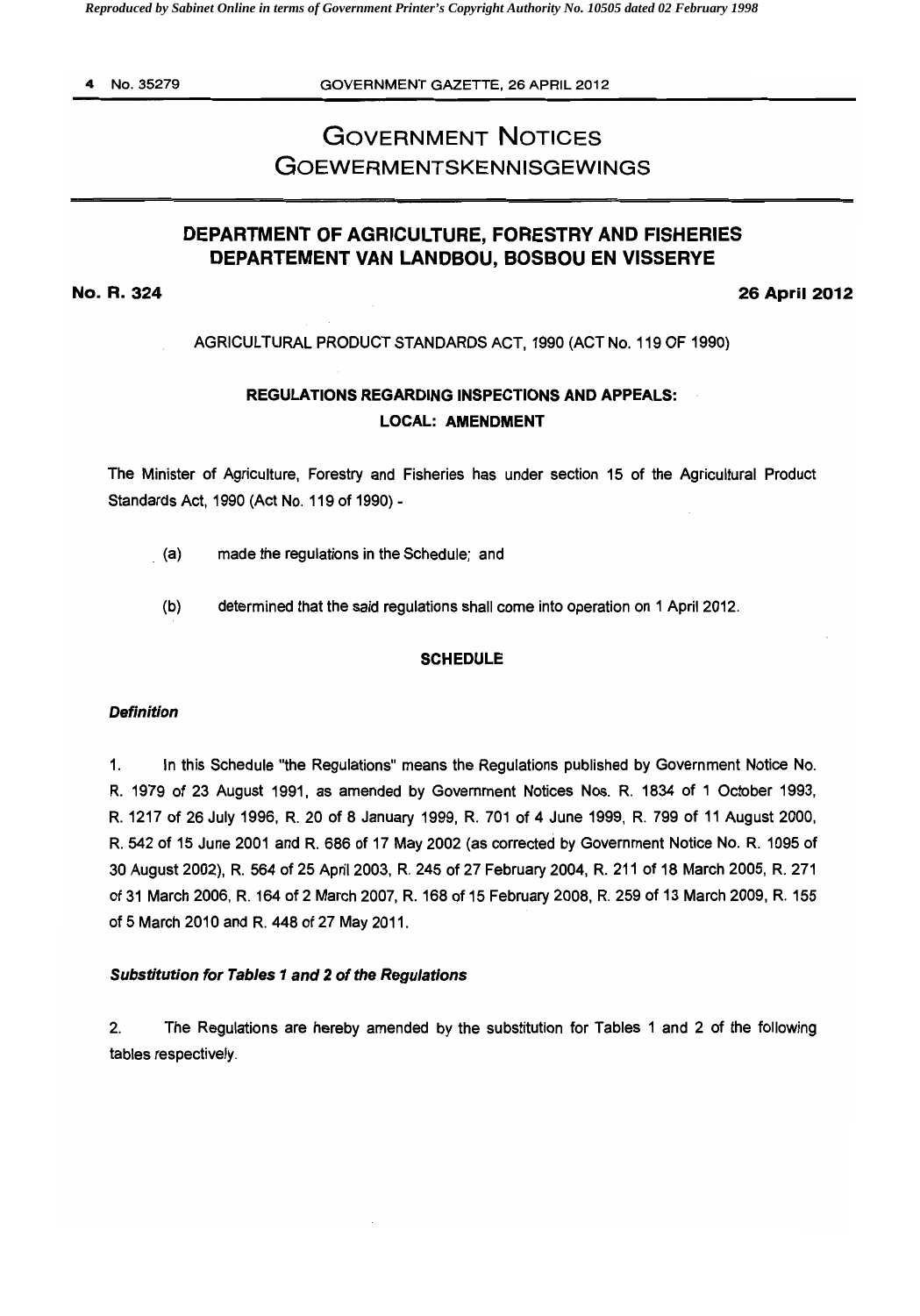#### No. R. 324 26 April 2012

WET OP LANDBOUPRODUKSTANDAARDE, 1990 (WET No. 119 VAN 1990)

## REGULASIES BETREFFENDE ONDERSOEKE EN APPÉLLE: PLAASLIK: WYSIGING

Die Minister van Landbou, Bosbou en Visserye het kragtens artikel 15 van die Wet op Landbouprodukstandaarde, 1990 (Wet No. 119 van 1990)

- (a) die regulasies in die Bylae uitgevaardig; en
- (b) bepaal dat genoemde regulasies op 1 April 2012 in werking sal tree.

#### BYLAE

#### Woordomskrywing

1. "Die Regulasies" beteken die regulasies gepubliseer by Goewermentskennisgewing No. R. 1979 van 23 Augustus 1991, soos gewysig deur Goewermentskennisgewings Nos. R. 1834 van 1 Oktober 1993, R. 1217 van 26 Julie 1996, R. 20 van 8 Januarie 1999, R. 701 van 4 Junie 1999, R. 799 van 11 Augustus 2000, R. 542 van 15 Junie 2001 en R. 686 van 17 Mei 2002 (soos verbeter deur Goewermentskennisgewing No. R.1 0'95 *\ian* 30 Augustus 2002), R. 564 van 25 April 2003, R. 245 van . 27 Februarie 2004, R. 211 van 18 Maart 2005, R. 271 van 31 Maart 2006, R. 164 van 2 Maart 2007, R. 168 van 15 Februarie 2008, R. 259 van 13 Maart 2009, R. 155 van 5 Maart 2010 en R. 448 van 27 Mei 2011.

#### Vervanging van Tabelle 1 en 2 van die Regulasies

 $\epsilon = \sqrt{\epsilon}$ 

2. Die Regulasies word hierby gewysig deur Tabelle 1 en 2 deur onderskeidelik die volgende tabelle te vervang.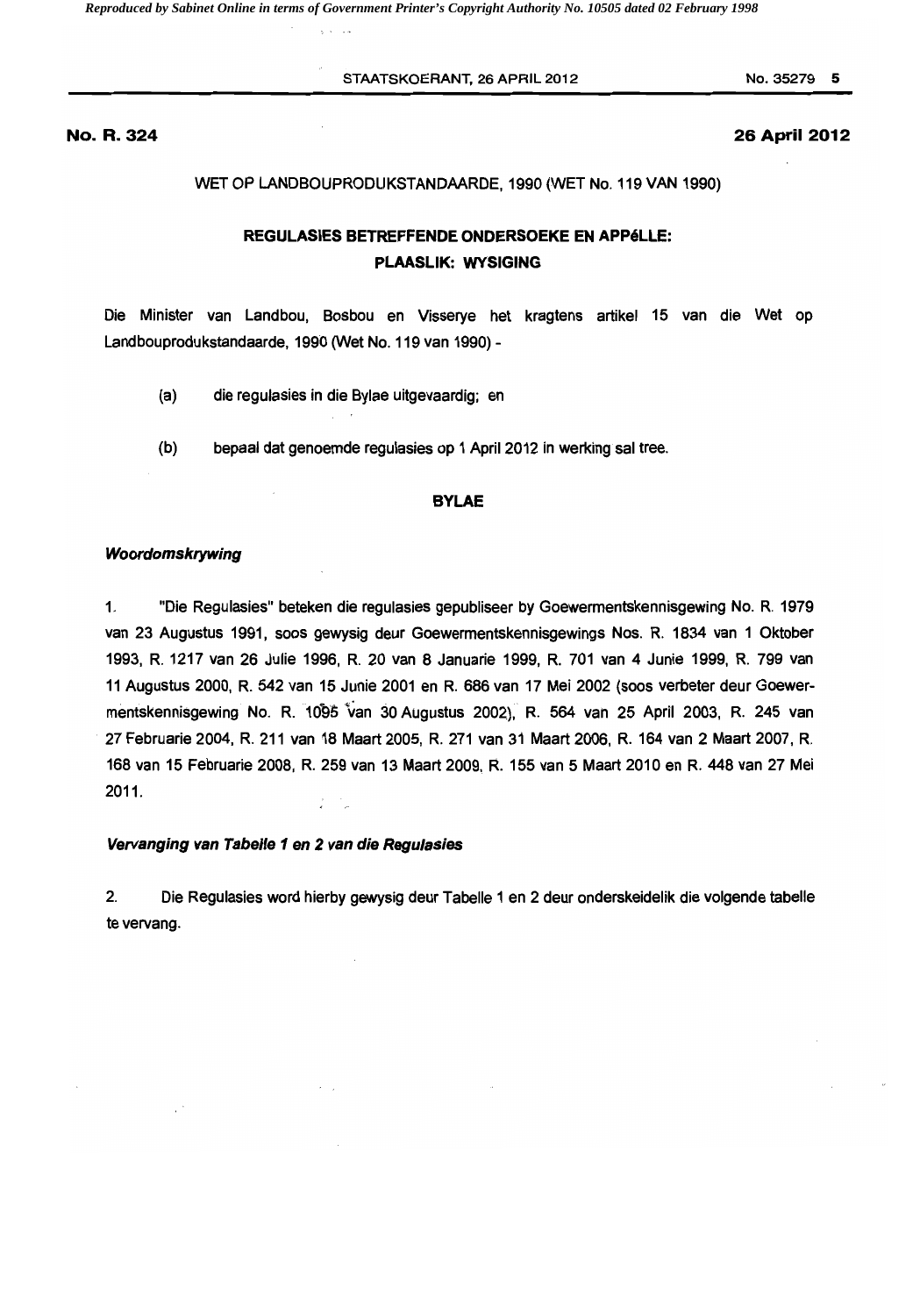*Reproduced by Sabinet Online in terms of Government Printer's Copyright Authority No. 10505 dated 02 February 1998* 

## e No.35279 GOVERNMENT GAZETTE, 26 APRIL '2012

#### TABLE 1 / TABEL 1

### INSPECTION / ONDERSOEK [Reg. 2(2)]

| <b>Function/Funksie.</b>                        | Fass payable / Galde Detaalbaar                                                                                                                                                                                                                                                                                                                                |
|-------------------------------------------------|----------------------------------------------------------------------------------------------------------------------------------------------------------------------------------------------------------------------------------------------------------------------------------------------------------------------------------------------------------------|
|                                                 |                                                                                                                                                                                                                                                                                                                                                                |
| Inspection on request /<br>Ondersoek op versoek | (a)<br>R160,00 per half-hour or part thereof, including travelling time,<br>spent by each inspector on the inspection concerned; and /<br>R160,00 per halfuur of gedeelte daarvan, reistyd ingesluit, deur<br>elke inspekteur aan die betrokke ondersoek bestee; en                                                                                            |
|                                                 | (b)<br>R160,00 per half-hour or part thereof, including travelling time,<br>spent by each assistant of an inspector referred to in<br>subparagraph (a) on the inspection concerned / R160,00 per<br>halfuur of gedeelte daarvan, reistyd ingesluit, deur elke<br>assistent van 'n inspekteur in subparagraaf (a) bedoel, aan die<br>betrokke ondersoek bestee. |
| Audit of management<br>systems/                 | R320,00<br>(a)<br>Application fee/Aansoekfooi                                                                                                                                                                                                                                                                                                                  |
| Ouditering van be-<br>stuurstelsels             | (b)<br>R600,00 plus R320,00 per<br>Audit fee/Ouditeringsfooi<br>hour/R600,00 plus R320,00 per uur                                                                                                                                                                                                                                                              |

### TABLE 2ITABEl 2

#### APPEAL FEES: lOCAL I APPelGElDE: PlAASllK [Reg. 3, 4 (5)]

| Kind of product / Soort<br>produk                                                                                                                       | <b>Appeal fee / Appelgeld</b>                                                                                                                                                                                                                                                                                          |
|---------------------------------------------------------------------------------------------------------------------------------------------------------|------------------------------------------------------------------------------------------------------------------------------------------------------------------------------------------------------------------------------------------------------------------------------------------------------------------------|
|                                                                                                                                                         | 2                                                                                                                                                                                                                                                                                                                      |
| Apples / Appels                                                                                                                                         | R1300,00 for the first consignment plus R160,00 for each additional<br>consignment in respect of a group of consignments which were<br>consigned on the same day/R1300,00 vir die eerste besending plus<br>R160,00 vir elke bykomende besending ten opsigte van 'n groep<br>besendings wat op dieselfde dag versend is |
| Avocados / Avokado's                                                                                                                                    | R1300,00 for the first consignment plus R160,00 for each additional<br>consignment in respect of a group of consignments which were<br>consigned on the same day/R1300,00 vir die eerste besending plus<br>R160,00 vir elke bykomende besending ten opsigte van 'n groep<br>besendings wat op dieselfde dag versend is |
| Butter / Botter                                                                                                                                         | R1700,00 for the first production lot and R160,00 for each subsequent<br>production lot in the same consignment/R1700,00 vir die eerste<br>produksielot en R160,00 vir elke daaropvolgende produksielot in<br>dieselfde besending                                                                                      |
| Calves, sheep, lambs, goats<br>and kids in the form of<br>carcasses / Kalwers, skape,<br>lammers, bokke en bok-<br>lammers, in die vorm van<br>karkasse | R1300,00 per consignment or lot/R1300,00 per besending of lot                                                                                                                                                                                                                                                          |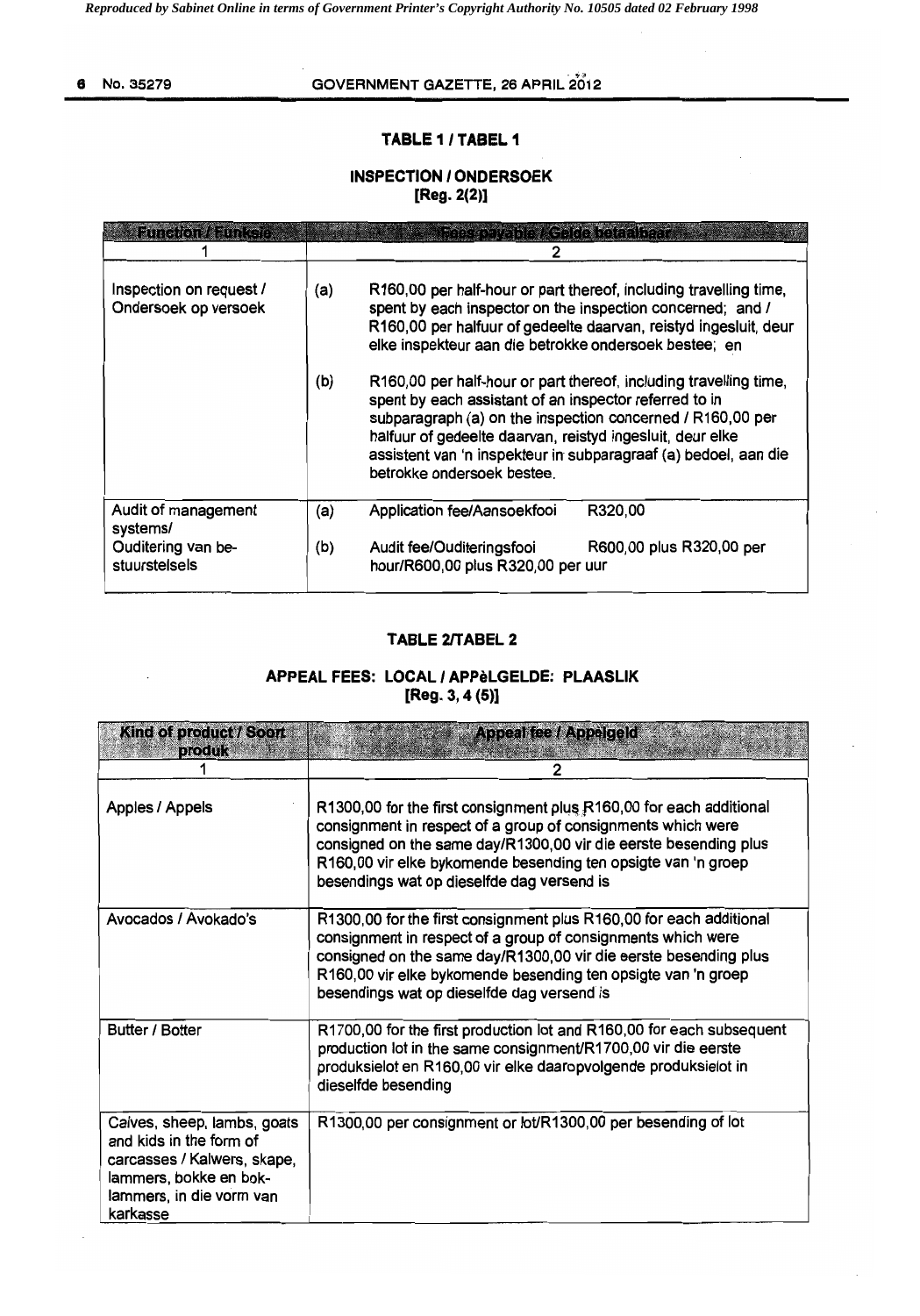| Kind of product / Soort<br>produk                                                                                                                                     | Appeal for Angelado                                                                                                                                                                                                                                                                                                    |
|-----------------------------------------------------------------------------------------------------------------------------------------------------------------------|------------------------------------------------------------------------------------------------------------------------------------------------------------------------------------------------------------------------------------------------------------------------------------------------------------------------|
| Canned fruit / Ingemaakte<br>vrugte                                                                                                                                   | R1700,00 for the first production lot and R160,00 for each subsequent<br>production lot in the same consignment/R1700,00 vir die eerste<br>produksielot en R160,00 vir elke daaropvolgende produksielot in<br>dieselfde besending                                                                                      |
| Canned mushrooms /<br>Ingemaakte sampioene                                                                                                                            | R1700,00 for the first production lot and R160,00 for each subsequent<br>production lot in the same consignment/R1700,00 vir die eerste<br>produksielot en R160,00 vir elke daaropvolgende produksielot in<br>dieselfde besending                                                                                      |
| Canned pasta / Ingemaakte<br>pasta                                                                                                                                    | R1700,00 for the first production lot and R160,00 for each subsequent<br>production lot in the same consignment/R1700,00 vir die eerste<br>produksielot en R160,00 vir elke daaropvolgende produksielot in<br>dieselfde besending                                                                                      |
| Canned vegetables /<br>Ingemaakte groente                                                                                                                             | R1700,00 for the first production lot and R160,00 for each subsequent<br>production lot in the same consignment/R1700,00 vir die eerste<br>produksielot en R160,00 vir elke daaropvolgende produksielot in<br>dieselfde besending                                                                                      |
| Cattle, excluding calves, in<br>the form of carcasses /<br>Beeste, uitgesonderd<br>kalwers, in die vorm van<br>karkasse                                               | R1300,00 per consignment or lot /R1300,00 per besending of lot<br>$\bullet\bullet\bullet$                                                                                                                                                                                                                              |
| Cheese / Kaas                                                                                                                                                         | R1700,00 for the first production lot and R160,00 for each subsequent<br>production lot in the same consignment/R1700,00 vir die eerste<br>produksielot en R160,00 vir elke daaropvolgende produksielot in<br>dieselfde besending                                                                                      |
| Citrus fruit / Sitrusvrugte                                                                                                                                           | R1300,00 for the first consignment plus R160,00 for each additional<br>consignment in respect of a group of consignments which were<br>consigned on the same day/R1300,00 vir die eerste besending plus<br>R160,00 vir elke bykomende besending ten opsigte van 'n groep<br>besendings wat op dieselfde dag versend is |
| Dairy products and imitation<br>dairy products, excluding<br>butter and cheese /<br>Suiwelprodukte en<br>nagemaakte<br>suiwelprodukte,<br>uitgesonderd botter en kaas | R1300,00 for the first consignment plus R160,00 for each additional<br>consignment in respect of a group of consignments which were<br>consigned on the same day/R1300,00 vir die eerste besending plus<br>R160,00 vir elke bykomende besending ten opsigte van 'n groep<br>besendings wat op dieselfde dag versend is |
| Dehydrated vegetables /<br>Ontwaterde groente                                                                                                                         | R1700,00 for the first production lot and R160,00 for each subsequent<br>production lot in the same consignment/ R1700,00 vir die eerste<br>produksielot en R160,00 vir elke daaropvolgende produksielot in<br>dieselfde besending                                                                                     |
| Dried fruit / Droëvrugte                                                                                                                                              | R1300,00 for the first consignment plus R160,00 for each additional<br>consignment in respect of a group of consignments which were<br>consigned on the same day/R1300,00 vir die eerste besending plus<br>R160,00 vir elke bykomende besending ten opsigte van 'n groep<br>besendings wat op dieselfde dag versend is |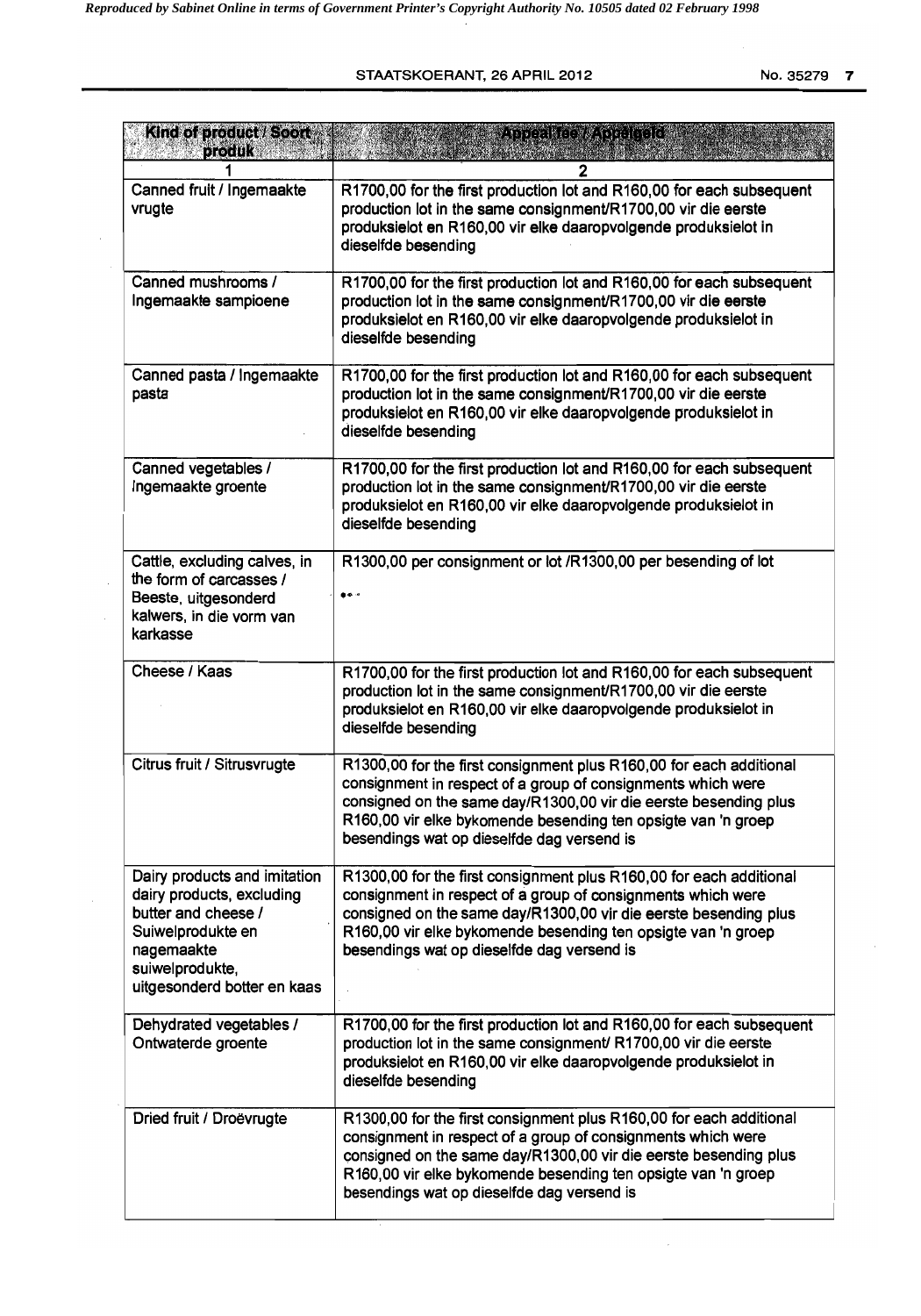$\overline{\phantom{a}}$ 

8 No.35279 GOVERNMENT GAZETTE, 26 APRIL 2012

| Kind of product / Soort<br>produk                          | <b>Appeal fee / Appelgeld</b>                                                                                                                                                                                                                                                                                          |
|------------------------------------------------------------|------------------------------------------------------------------------------------------------------------------------------------------------------------------------------------------------------------------------------------------------------------------------------------------------------------------------|
| Dry beans / Droëbone                                       | R1300,00 for the first consignment plus R160,00 for each additional<br>consignment in respect of a group of consignments which were<br>consigned on the same day/R1300,00 vir die eerste besending plus<br>R160,00 vir elke bykomende besending ten opsigte van 'n groep<br>besendings wat op dieselfde dag versend is |
| Eggs / Eiers                                               | R1300,00 for the first consignment plus R160,00 for each additional<br>consignment in respect of a group of consignments which were<br>consigned on the same day/R1300,00 vir die eerste besending plus<br>R160,00 vir elke bykomende besending ten opsigte van 'n groep<br>besendings wat op dieselfde dag versend is |
| Fat spreads / Vetsmere                                     | R1700,00 for the first production lot and R160,00 for each subsequent<br>production lot in the same consignment/R1700,00 vir die eerste<br>produksielot en R160,00 vir elke daaropvolgende produksielot in<br>dieselfde besending                                                                                      |
| Frozen fruit and vegetables /<br>Bevrore vrugte en groente | R1700,00 for the first production lot and R160,00 for each subsequent<br>production lot in the same consignment/R1700,00 vir die eerste<br>produksielot en R160,00 vir elke daaorpvolgende produksielot in<br>dieselfde besending                                                                                      |
| Fruit juice and drink /<br>Vrugtesap en -drank             | R1700,00 for the first production lot and R160,00 for each subsequent<br>production lot in the same consignment/R1700,00 vir die eerste<br>produksielot en R160,00 vir elke daaropvolgende produksielot in<br>dieselfde besending                                                                                      |
| Garlic / Knoffel                                           | R1300,00 for the first consignment plus R160,00 for each additional<br>consignment in respect of a group of consignments which were<br>consigned on the same day/R1300,00 vir die eerste besending plus<br>R160,00 vir elke bykomende besending ten opsigte van 'n groep<br>besendings wat op dieselfde dag versend is |
| Grapes / Druiwe                                            | R1300,00 for the first consignment plus R160,00 for each additional<br>consignment in respect of a group of consignments which were<br>consigned on the same day/R1300,00 vir die eerste besending plus<br>R160,00 vir elke bykomende besending ten opsigte van 'n groep<br>besendings wat op dieselfde dag versend is |
| Green bananas / Groen<br>piesangs                          | R1300,00 for the first consignment plus R160,00 for each additional<br>consignment in respect of a group of consignments which were<br>consigned on the same day/R1300,00 vir die eerste besending plus<br>R160,00 vir elke bykomende besending ten opsigte van 'n groep<br>besendings wat op dieselfde dag versend is |
| Honey / Heuning                                            | R1300,00 for the first consignment plus R160,00 for each additional<br>consignment in respect of a group of consignments which were<br>consigned on the same day/R1300,00 vir die eerste besending plus<br>R160,00 vir elke bykomende besending ten opsigte van 'n groep<br>besendings wat op dieselfde dag versend is |
| Jam, jelly and marmalade /<br>Konfyt, jellie en marmalade  | R1700,00 for the first production lot and R160,00 for each subsequent<br>production lot in the same consignment/ R1700,00 vir die eerste<br>produksielot en R160,00 vir elke daaorpvolgende produksielot in<br>dieselfde besending                                                                                     |

 $\epsilon = \epsilon$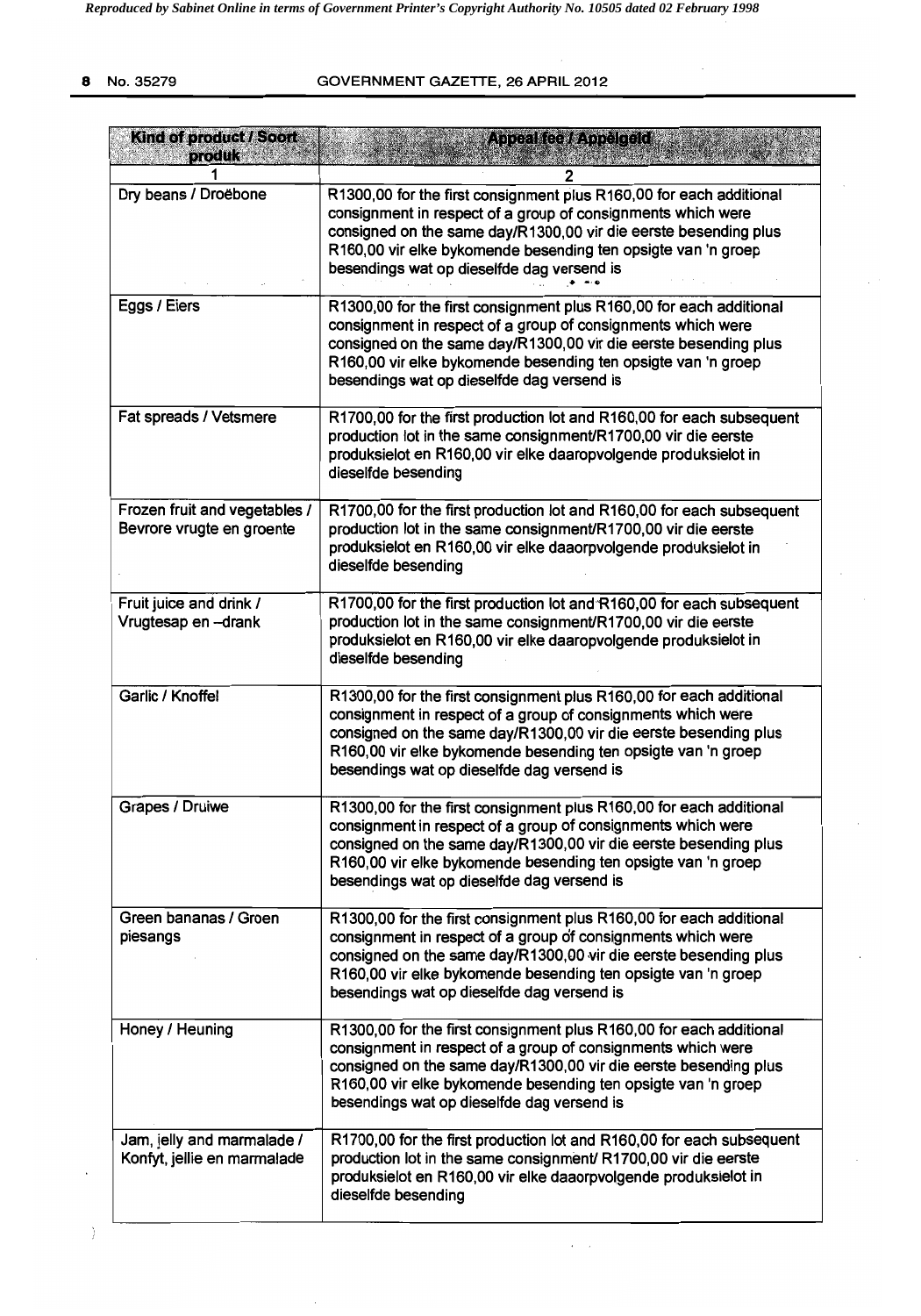| Kind of product / Soort<br>produk                                                                                                          | <b>Appeal fee / Appelgeld</b>                                                                                                                                                                                                                                                                                          |
|--------------------------------------------------------------------------------------------------------------------------------------------|------------------------------------------------------------------------------------------------------------------------------------------------------------------------------------------------------------------------------------------------------------------------------------------------------------------------|
| Maize / Mielies                                                                                                                            | R1300,00 for the first consignment plus R160,00 for each additional<br>consignment in respect of a group of consignments which were<br>consigned on the same day/R1300,00 vir die eerste besending plus<br>R160,00 vir elke bykomende besending ten opsigte van 'n groep<br>besendings wat op dieselfde dag versend is |
| Maize products /<br>Mielieprodukte                                                                                                         | R1300,00 for the first consignment plus R160,00 for each additional<br>consignment in respect of a group of consignments which were<br>consigned on the same day/R1300,00 vir die eerste besending plus<br>R160,00 vir elke bykomende besending ten opsigte van 'n groep<br>besendings wat op dieselfde dag versend is |
| Mayonnaise and Salad<br>dressings / Mayonnaise en<br>slaaisous                                                                             | R1300,00 for the first consignment plus R160,00 for each additional<br>consignment in respect of a group of consignments which were<br>consigned on the same day/R1300,00 vir die eerste besending plus<br>R160,00 vir elke bykomende besending ten opsigte van 'n groep<br>besendings wat op dieselfde dag versend is |
| Mohair / Sybokhaar                                                                                                                         | R1700,00 for the first production lot and R160,00 for each subsequent<br>production lot in the same consignment/ R1700,00 vir die eerste<br>produksielot en R160,00 vir elke daaropvolgende produksielot in<br>dieselfde besending                                                                                     |
| National market products<br>(tomatoes, fruit and<br>extracted honey) /<br>Nasionale markprodukte<br>(tamaties, vrugte en<br>stroopheuning) | R1300,00 for the first consignment plus R160,00 for each additional<br>consignment in respect of a group of consignments which were<br>consigned on the same day/R1300,00 vir die eerste besending plus<br>R160,00 vir elke bykomende besending ten opsigte van 'n groep<br>besendings wat op dieselfde dag versend is |
| Onions / Uie                                                                                                                               | R1300,00 for the first consignment plus R160,00 for each additional<br>consignment in respect of a group of consignments which were<br>consigned on the same day/R1300,00 vir die eerste besending plus<br>R160,00 vir elke bykomende besending ten opsigte van 'n groep<br>besendings wat op dieselfde dag versend is |
| Peaches and nectarines /<br>Perskes en nektariene                                                                                          | R1300,00 for the first consignment plus R160,00 for each additional<br>consignment in respect of a group of consignments which were<br>consigned on the same day/R1300,00 vir die eerste besending plus<br>R160,00 vir eike bykomende besending ten opsigte van 'n groep<br>besendings wat op dieselfde dag versend is |
| Pears / Pere                                                                                                                               | R1300,00 for the first consignment plus R160,00 for each additional<br>consignment in respect of a group of consignments which were<br>consigned on the same day/R1300,00 vir die eerste besending plus<br>R160,00 vir elke bykomende besending ten opsigte van 'n groep<br>besendings wat op dieselfde dag versend is |
| Pigs in the form of<br>carcasses / Varke in die<br>vorm van karkasse                                                                       | R1300,00 per consignment or lot/R1300,00 per besending of lot                                                                                                                                                                                                                                                          |
|                                                                                                                                            |                                                                                                                                                                                                                                                                                                                        |

 $\mathcal{L}_{\mathcal{A}}(\mathcal{L}_{\mathcal{A}}(\mathcal{L}_{\mathcal{A}}(\mathcal{L}_{\mathcal{A}}(\mathcal{L}_{\mathcal{A}}(\mathcal{L}_{\mathcal{A}}(\mathcal{L}_{\mathcal{A}}(\mathcal{L}_{\mathcal{A}}(\mathcal{L}_{\mathcal{A}}(\mathcal{L}_{\mathcal{A}}(\mathcal{L}_{\mathcal{A}}(\mathcal{L}_{\mathcal{A}}(\mathcal{L}_{\mathcal{A}}(\mathcal{L}_{\mathcal{A}}(\mathcal{L}_{\mathcal{A}}(\mathcal{L}_{\mathcal{A}}(\mathcal{L}_{\mathcal{A}}(\mathcal{L}_{\mathcal{A}}(\mathcal{$ 

 $\sim$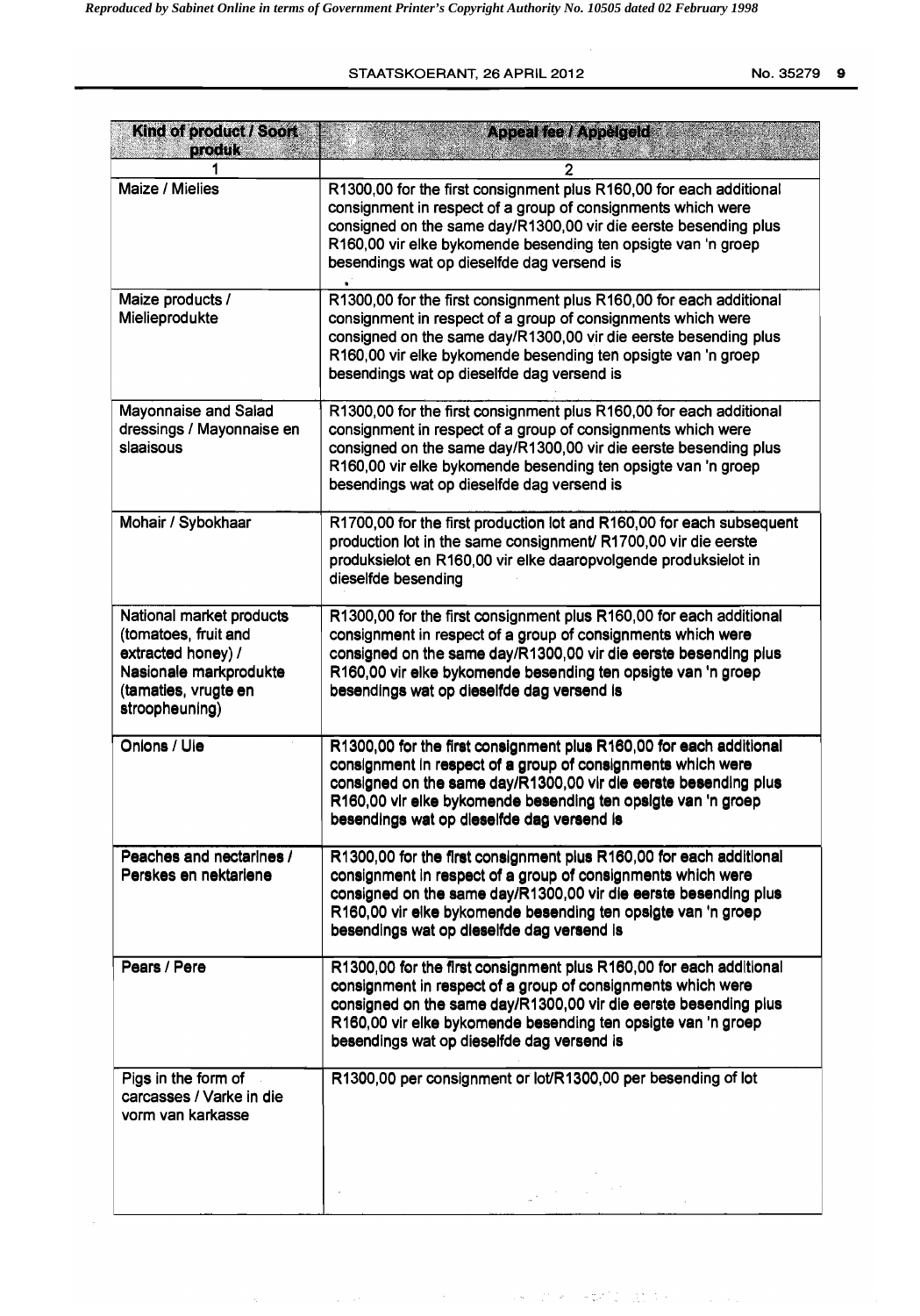10 No.35279 GOVERNMENT GAZETTE, 26 APRIL 2012

| Kind of product / Soort<br>produk           | <b>Appeal fee / Appelgeld</b>                                                                                                                                                                                                                                                                                               |
|---------------------------------------------|-----------------------------------------------------------------------------------------------------------------------------------------------------------------------------------------------------------------------------------------------------------------------------------------------------------------------------|
| Plums and prunes / Pruime<br>en pruimedante | 2<br>R1300,00 for the first consignment plus R160,00 for each additional<br>consignment in respect of a group of consignments which were<br>consigned on the same day/R1300,00 vir die eerste besending plus<br>R160,00 vir elke bykomende besending ten opsigte van 'n groep<br>besendings wat op dieselfde dag versend is |
| Potatoes / Aartappels                       | R1300,00 for the first consignment plus R160,00 for each additional<br>consignment in respect of a group of consignments which were<br>consigned on the same day/R1300,00 vir die eerste besending plus<br>R160,00 vir elke bykomende besending ten opsigte van 'n groep<br>besendings wat op dieselfde dag versend is      |
| Poultry meat / Pluimveevleis                | R1700,00 for the first production lot and R160,00 for each subsequent<br>production lot in the same consignment/ R1700,00 vir die eerste<br>produksielot en R160,00 vir elke daaropvolgende produksielot in<br>dieselfde besending                                                                                          |
| Rooibos / Rooibos                           | R1300,00 for the first consignment plus R160,00 for each additional<br>consignment in respect of a group of consignments which were<br>consigned on the same day/R1300,00 vir die eerste besending plus<br>R160,00 vir elke bykomende besending ten opsigte van 'n groep<br>besendings wat op dieselfde dag versend is      |
| Sorghum / Sorghum                           | R1300,00 for the first consignment plus R160,00 for each additional<br>consignment in respect of a group of consignments which were<br>consigned on the same day/R1300,00 vir die eerste besending plus<br>R160,00 vir elke bykomende besending ten opsigte van 'n groep<br>besendings wat op dieselfde dag versend is      |
| Soya beans / Sojabone                       | R1300,00 for the first consignment plus R160,00 for each additional<br>consignment in respect of a group of consignments which were<br>consigned on the same day/R1300,00 vir die eerste besending plus<br>R160,00 vir elke bykomende besending ten opsigte van 'n groep<br>besendings wat op dieselfde dag versend is      |
| Sunflower / Sonneblom                       | R1300,00 for the first consignment plus R160,00 for each additional<br>consignment in respect of a group of consignments which were<br>consigned on the same day/R1300,00 vir die eerste besending plus<br>R160,00 vir elke bykomende besending ten opsigte van 'n groep<br>besendings wat op dieselfde dag versend is      |
| Tomatoes / Tamaties                         | R1300,00 for the first consignment plus R160,00 for each additional<br>consignment in respect of a group of consignments which were<br>consigned on the same day/R1300,00 vir die eerste besending plus<br>R160,00 vir elke bykomende besending ten opsigte van 'n groep<br>besendings wat op dieselfde dag versend is      |
| Vinegar / Asyn                              | R1700,00 for the first production lot and R160,00 for each subsequent<br>production lot in the same consignment/ R1700,00 vir die eerste<br>produksielot en R160,00 vir elke daaropvolgende produksielot in<br>dieselfde besending                                                                                          |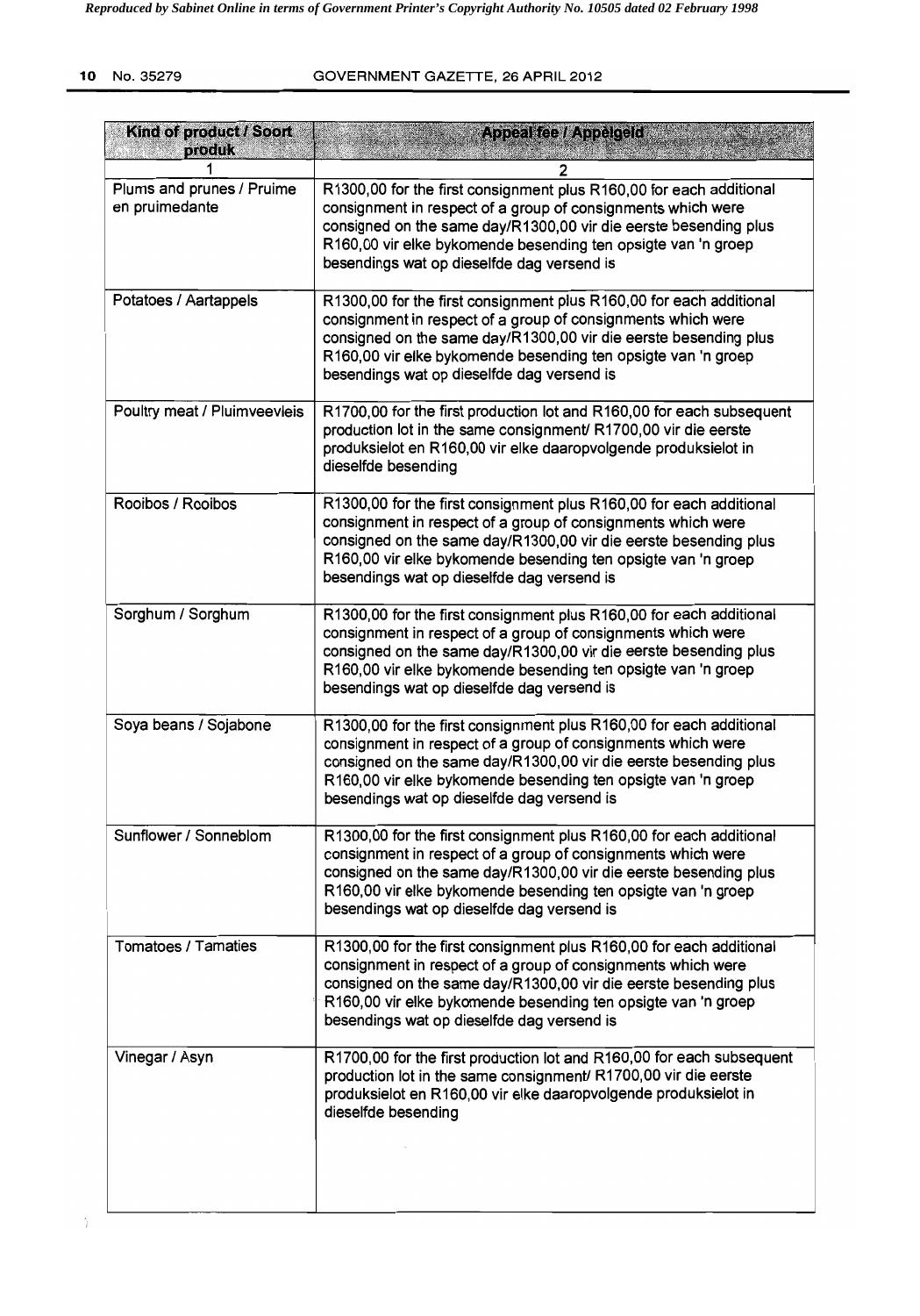$\sim$ 

| Kind of product/Soort<br>produk    | <b>Appeal fee (Appelee d)</b><br><b>Bang and Contract Contract of the Contract of the Contract of the Contract of the Contract of the Contract of</b>                                                                                                                                                                  |
|------------------------------------|------------------------------------------------------------------------------------------------------------------------------------------------------------------------------------------------------------------------------------------------------------------------------------------------------------------------|
|                                    |                                                                                                                                                                                                                                                                                                                        |
| Wheat / Koring                     | R1300,00 for the first consignment plus R160,00 for each additional<br>consignment in respect of a group of consignments which were<br>consigned on the same day/R1300,00 vir die eerste besending plus<br>R160,00 vir elke bykomende besending ten opsigte van 'n groep<br>besendings wat op dieselfde dag versend is |
| Wheat products /<br>Koringprodukte | R1300,00 for the first consignment plus R160,00 for each additional<br>consignment in respect of a group of consignments which were<br>consigned on the same day/R1300,00 vir die eerste besending plus<br>R160,00 vir elke bykomende besending ten opsigte van 'n groep<br>besendings wat op dieselfde dag versend is |

 $\mathcal{L}^{\text{max}}_{\text{max}}$ 

 $\mathbb{R}^2$ 

 $\langle \cdot, \cdot \rangle$  ,  $\langle \cdot, \cdot \rangle$ 

 $\mathcal{L}^{\text{max}}_{\text{max}}$  ,  $\mathcal{L}^{\text{max}}_{\text{max}}$ 

 $\mathcal{O}(\mathcal{O}(\log n))$  $\varphi_{\rm tot}(\vec{r})$  categor

 $\sim 10^{-11}$ 

 $\sim$   $\sim$ 

 $\omega_{\rm c}$  ,  $\omega_{\rm c}$  $\sim 10$ 

 $\frac{1}{\sqrt{2}}$ 

 $\hat{\mathcal{A}}$  ,  $\hat{\mathcal{A}}$ 

 $\mathcal{L}(\mathbf{x})$  and  $\mathcal{L}(\mathbf{x})$  are  $\mathcal{L}(\mathbf{x})$  . Then  $\mathcal{L}(\mathbf{x})$ 

 $\mathcal{L}(\mathcal{A})$  and  $\mathcal{L}(\mathcal{A})$ 

 $\mathcal{L}^{\text{max}}_{\text{max}}$ 

 $\mathcal{O}(\mathcal{A})$  , and  $\mathcal{O}(\mathcal{A})$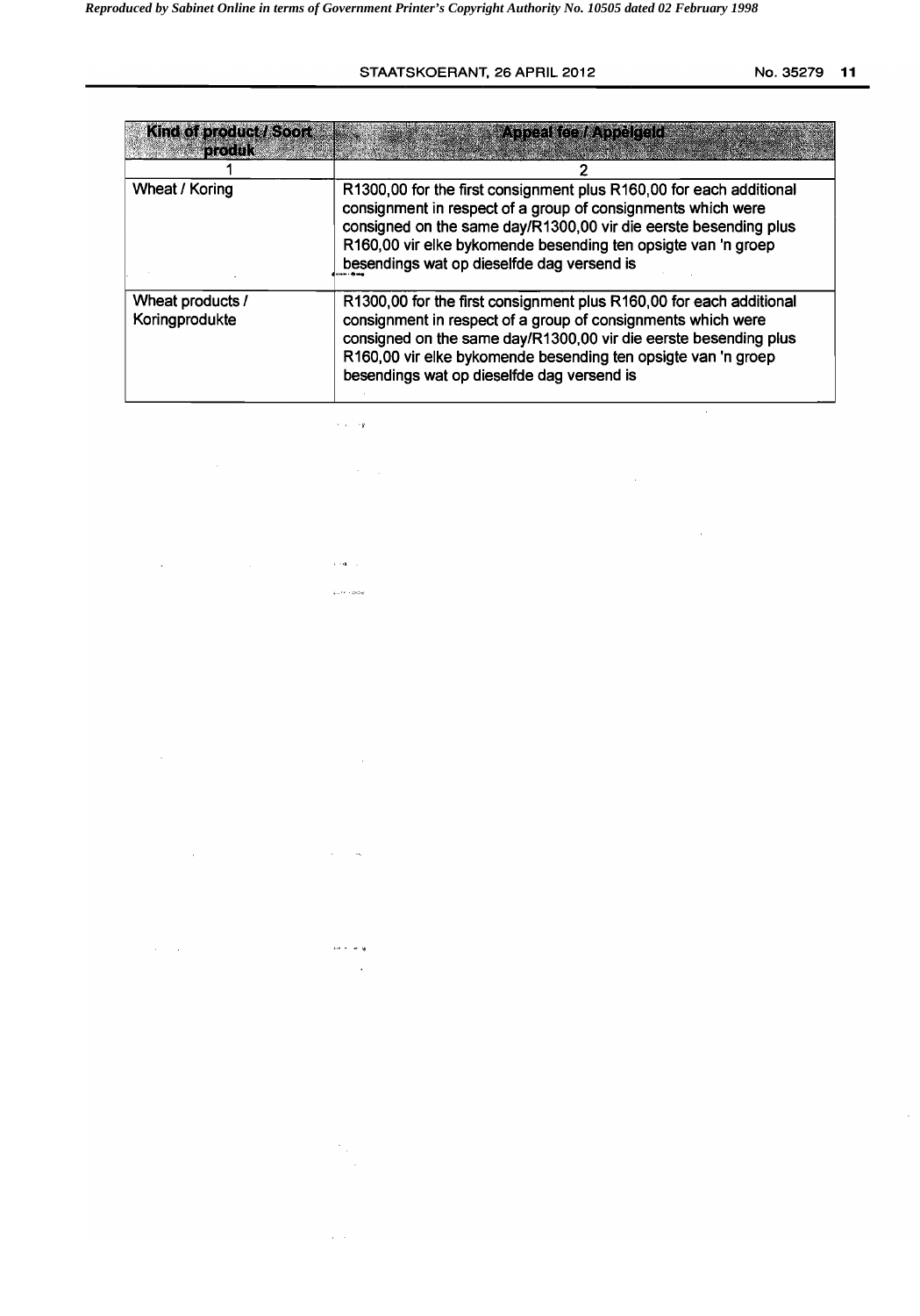12 NO.35279 GOVERNMENT GAZETIE, 26 APRIL 2012

#### No. R. 325 26 April 2012

#### AGRICULTURAL PRODUCT STANDARDS ACT, 1990 (ACT No. 119 OF 1990)

## REGULATIONS REGARDING INSPECTIONS AND APPEALS: EXPORT: AMENDMENT

The Minister of Agriculture, Forestry and Fisheries, has under section 15 of the Agricultural Product Standards Act, 1990 (Act No. 119 of 1990)

- (a) made the regulations in the Schedule; and
- (b) determined that the said regulations shall come into operation on 1 April 2012.

#### **SCHEDULE**

#### Definition

1. In this Schedule "the Regulations" means the regulations published by Government Notice No. R. 1980 of 23 August 1991, as amended by Government Notices Nos. R. 773 of 7 May 1993, R. 1835 of 1 October 1993, R. 684 of 15 April 1994, R. 1216 of 26 July 1996 (as corrected by Government Notice No. R. 2014 of 6 December 1996), R. 30 of 9 January 1998, R. 21 of 8 January 1999, R. 702 of 4 June 1999, R. 798 of 11 August 2000, R. 543 of 15 June 2001, R. 701 of 17 May 2002, (as corrected by Government Notice No. R. 1095 of 30 August 2002), R. 563 of 25 April 2003, R. 246 of 27 February 2004 (as corrected by Government Notice No. R. 487 of 16 April 2004), R. 204 of 18 March 2005, R. 272 of 31 March 2006 (as corrected by Government Notice No. R. 424 of 12 May 2006), R. 163 of 2 March 2007, R. 169 of 15 February 2008, R. 260 of 13 March 2009, R. 154 of 5 March 2010 and R. 449 of 27 May 2011,

#### Substitution for Tables 2, 3 and 4 of the Regulations

2. The Regulations are hereby amended by the substitution for Tables 2, 3 and 4 of the following tables respectively: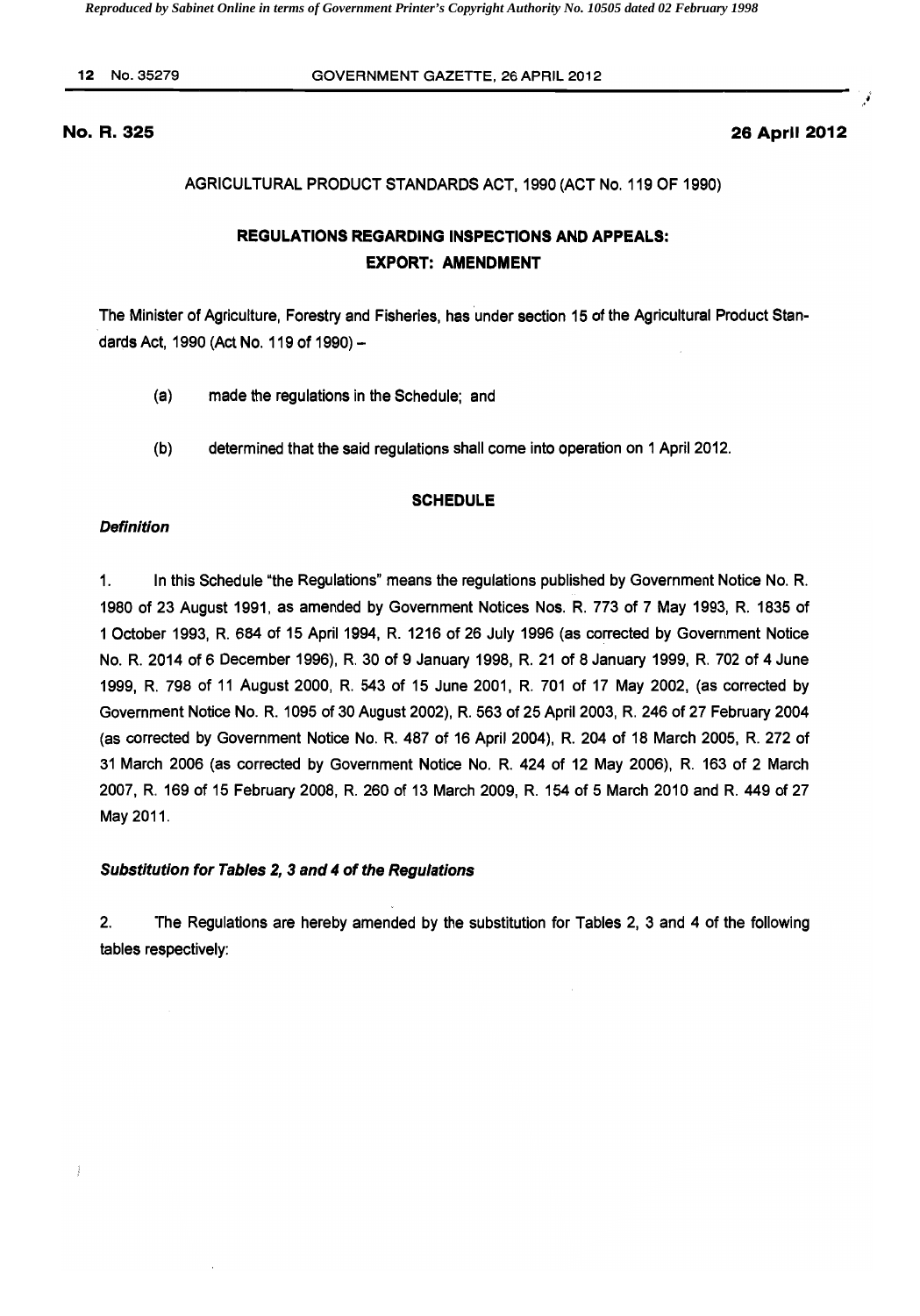#### No. R. 325 26 April 2012

WET OP LANDBOUPRODUKSTANDAARDE, 1990 (WET No. 119 VAN 1990)

## REGULASIES BETREFFENDE ONDERSOEKE EN APPILLE: UITVOER: WYSIGING

Ole Minister van Landbou, Bosbou en Visserye het kragtens artikel 15 van die Wet op Landbouprodukstandaarde, 1990 (Wet No. 119 van 1990)

- (a) die regulasles in die Bylae uitgevaardig; en
- (b) bepaal dat genoemde regulasles op 1 April 2012 in werking sal tree.

#### BYLAE

#### Woordomskrywing

1. In hierdie Bylae beteken "die Regulasies" die regulasies gepubliseer by Goewermentskennisgewing No. R. 1980 van 23 Augustus 1991, soos gewysig deur Goewermentskennlsgewings Nos. R. 773 van 7 Mel 1993, R. 1835 van 1 Oktober 1993, R. 684 van 15 April 1994, R. 1216 van 26 Julie 1996 (saos verbeter deur Goewermentskennisgewing No. R. 2014 van 6 Desember 1996), R. 30 van 9 Januarie 1998, R. 21 van 8 Januarie 1999, R. 702 van 4 Junie 1999, R. 798 van 11 Augustus 2000, R. 543 van 15 Junie 2001 en R. 701 van 17 Mel 2002, (soos verbeter deur Goewermentskennlsgewlng No. R. 1095 van 30 Augustus 2002), R. 563 van 25 April 2003, R. 246 van 27 Februarie 2004 (soos verbeter deur Goewermentskennisgewlng No. R. 487 van 16 April 2004). R. 204 van 18 Maart 2005, R. 272 van 31 Maart 2006 (soos verbeter deur Goewermentskennlsgewing No. R. 424 van 12 Mel 2006). R. 163 van 2 Maart 2007. R. 169 van 15 Februarie 2008, R. 260 van 13 Maart 2009, R. 154 van 5 Maart 2010 en R. 449 van 27 Mel 2011.

### Vervanging van Tabelle 2, 3 en 4 van die Regulasies

2. Die Regulasies word hierby gewysig deur Tabelle 2, 3 en 4 deur onderskeidelik die volgende tabelle te vervang: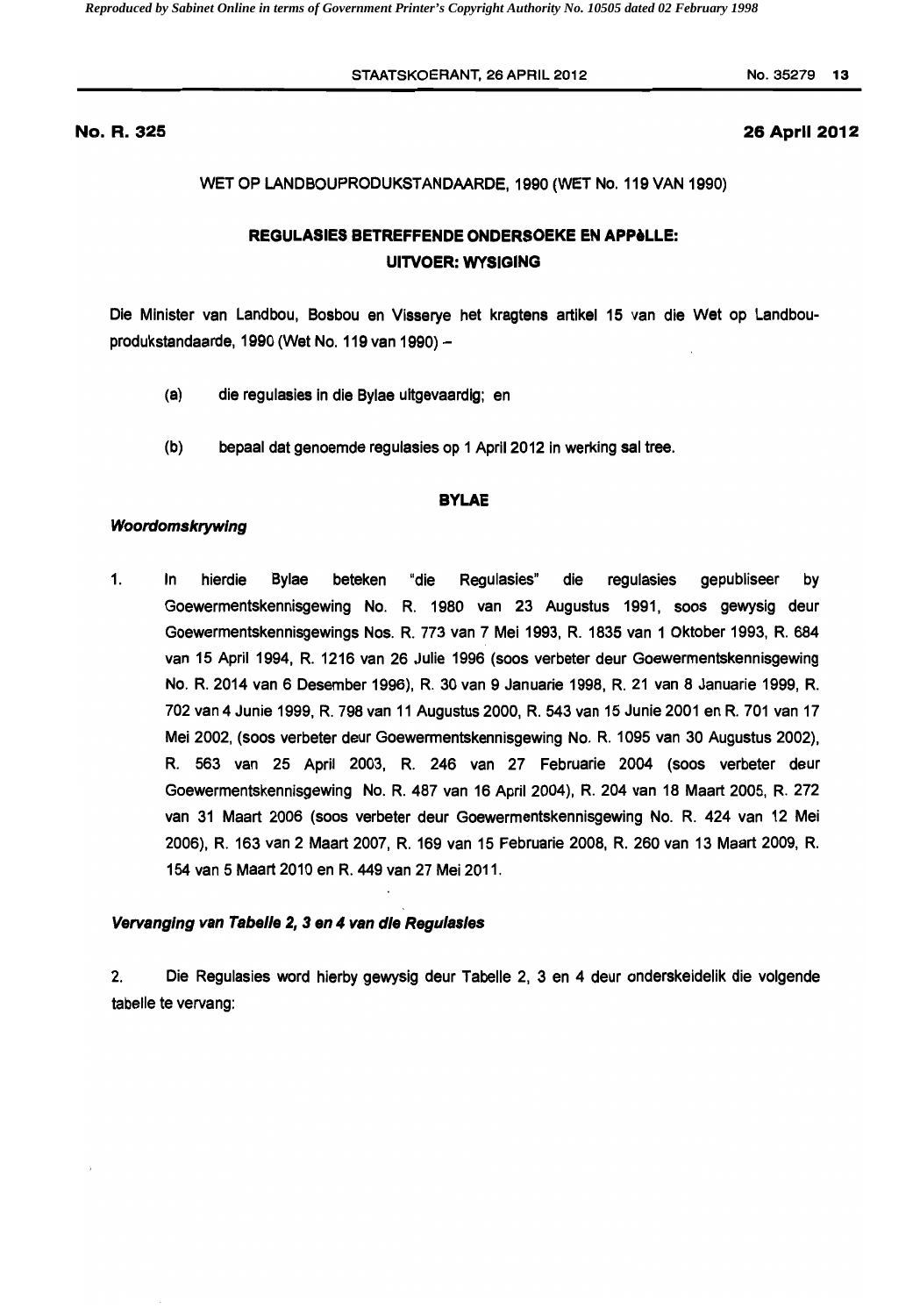14 NO.35279 GOVERNMENT GAZETTE, 26 APRIL 2012

#### TABLE 2/TABEL 2

#### OTHER FEES/ANDER FOOIE

| <b>Function/Funksie</b>                                        | Fees payable/Gelde betaalbaar                                                                                                                                                                        |  |
|----------------------------------------------------------------|------------------------------------------------------------------------------------------------------------------------------------------------------------------------------------------------------|--|
|                                                                | 2                                                                                                                                                                                                    |  |
| Audit of management systems/<br>Ouditering van bestuurstelsels | (a)<br>Application fee/Aansoekfooi<br>R320,00                                                                                                                                                        |  |
|                                                                | (b)<br>Audit fee/Ouditeringsfooi<br>R600,00 plus R320,00<br>per hour/R600,00 plus R320,00 per uur                                                                                                    |  |
| Illustrated colour charts/<br>Geïllustreerde kleurkaarte       | (a)<br>R29,20 per A2 chart/R29,20 per A2 kaart<br>R21,60 per A3 chart/R21,60 per A3 kaart<br>(b)<br>(c)<br>R16,50 per A4 chart/R16,50 per A4 kaart<br>R 9,90 per A5 chart/R 9,90 per A5 kaart<br>(d) |  |

#### TABLE 3/TABEL 3

### LABORATORY FEESlLABORATORIUMGELDE [Reg. 3]

| Laboratory analysis/Laboratoriumontledings                                                       | Fees payable/Gelde betaalbaar                                                                                        |
|--------------------------------------------------------------------------------------------------|----------------------------------------------------------------------------------------------------------------------|
|                                                                                                  |                                                                                                                      |
| Qualitative microbiological analyses/Kwalitatiewe<br>mikrobiologiese analises                    |                                                                                                                      |
| (a)<br>E. Coli<br>(b)<br>Salmonella<br>(c)<br>Total Bacterial Count/Totale Bakteriese<br>Telling | R99,00 per sample/R99,00 per monster<br>R99,00 per sample/R99,00 per monster<br>R99,00 per sample/R99,00 per monster |

#### TABLE 4/TABEL 4

#### APPEAL FEES: EXPORT/APPELGELDE: UITVOER [Reg. 4]

| Kind of product/Soort produk | Fees payable/Gelde betaalbaar                                                                                                                                                                                                                                                                                       |
|------------------------------|---------------------------------------------------------------------------------------------------------------------------------------------------------------------------------------------------------------------------------------------------------------------------------------------------------------------|
|                              |                                                                                                                                                                                                                                                                                                                     |
| Apples/Appels                | R1300,00 for the first consignment plus R160,00 for each<br>additional consignment in respect of a group of consignments<br>which were consigned the same day/R1300,00 vir die eerste<br>besending plus R160,00 vir elke bykomende besending ten<br>opsigte van 'n groep besendings wat op dieselfde dag versend is |
| Apricots/Appelkose           | R1300,00 for the first consignment plus R160,00 for each<br>additional consignment in respect of a group of consignments<br>which were consigned the same day/R1300,00 vir die eerste<br>besending plus R160,00 vir elke bykomende besending ten<br>opsigte van 'n groep besendings wat op dieselfde dag versend is |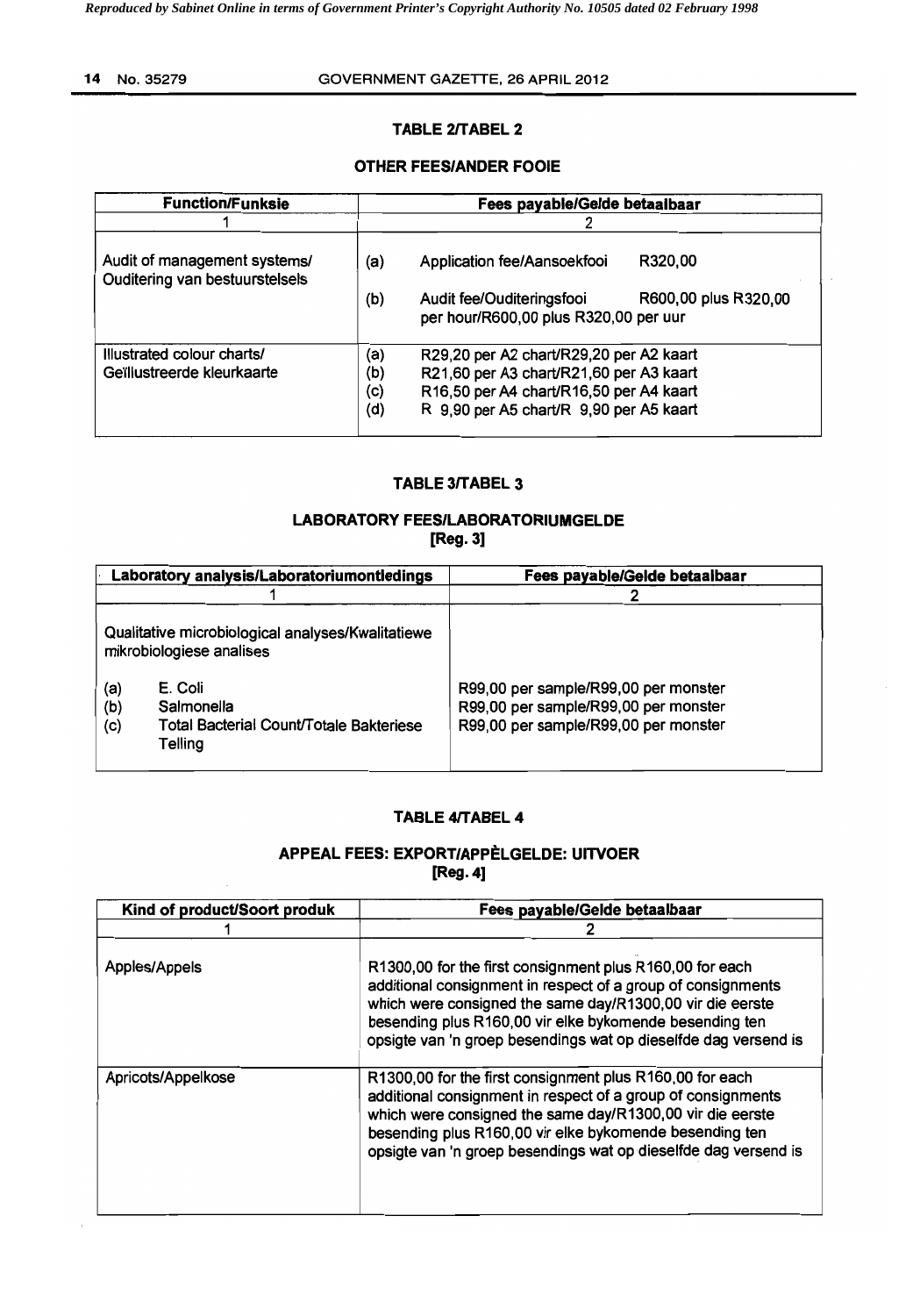| Kind of product/Soort produk             | Fees payable/Gelde betaalbaar                                                                                                                                                                                                                                                                                       |
|------------------------------------------|---------------------------------------------------------------------------------------------------------------------------------------------------------------------------------------------------------------------------------------------------------------------------------------------------------------------|
|                                          |                                                                                                                                                                                                                                                                                                                     |
| Avocados/Avokado's                       | R1300,00 for the first consignment plus R160,00 for each<br>additional consignment in respect of a group of consignments<br>which were consigned the same day/R1300,00 vir die eerste<br>besending plus R160,00 vir elke bykomende besending ten<br>opsigte van 'n groep besendings wat op dieselfde dag versend is |
| Buckwheat/Bokwiet                        | R1300,00 for the first consignment plus R160,00 for each<br>additional consignment in respect of a group of consignments<br>which were consigned the same day/R1300,00 vir die eerste<br>besending plus R160,00 vir elke bykomende besending ten<br>opsigte van 'n groep besendings wat op dieselfde dag versend is |
| <b>Butter/Botter</b>                     | R1700,00 for the first production lot plus R160,00 for each subse-<br>quent production lot in the same consignments/R1700,00 vir die<br>eerste produksielot en R160,00 vir elke volgende produksielot in<br>dieselfde besending                                                                                     |
| Cactus pears/Turksvye                    | R1300,00 for the first consignment plus R160,00 for each<br>additional consignment in respect of a group of consignments<br>which were consigned the same day/R1300,00 vir die eerste<br>besending plus R160,00 vir elke bykomende besending ten<br>opsigte van'n groep besendings wat op dieselfde dag versend is  |
| Canned fruit/Ingemaakte vrugte           | R1700,00 for the first production lot plus R160,00 for each subse-<br>quent production lot in the same consignment/R1700,00 vir die<br>eerste produksielot en R160,00 vir elke volgende produksielot in<br>dieselfde besending                                                                                      |
| Canned mushrooms/Ingemaakte<br>sampioene | R1700,00 for the first production lot plus R160,00 for each subse-<br>quent production lot in the same consignment/R1700,00 vir die<br>eerste produksielot en R160,00 vir elke volgende produksielot in<br>dieselfde besending                                                                                      |
| Canned vegetables/Ingemaakte<br>groente  | R1700,00 for the first production lot plus R160,00 for each subse-<br>quent production lot in the same consignment/R1700,00 vir die<br>eerste produksielot en R160,00 vir elke volgende produksielot in<br>dieselfde besending                                                                                      |
| Canned pasta/Ingemaakte pasta            | R1700,00 for the first production lot plus R160,00 for each subse-<br>quent production lot in the same consignment/R1700,00 vir die<br>eerste produksielot en R160,00 vir elke volgende produksielot in<br>dieselfde besending                                                                                      |
| Cheese/Kaas                              | R1700,00 for the first production lot plus R160,00 for each subse-<br>quent production lot in the same consignment/R1700,00 vir die<br>eerste produksielot en R160,00 vir elke volgende produksielot in<br>dieselfde besending                                                                                      |
| <b>Cherries/Kersies</b>                  | R1300,00 for the first consignment plus R160,00 for each<br>additional consignment in respect of a group of consignments<br>which were consigned the same day/R1300,00 vir die eerste<br>besending plus R160,00 vir elke bykomende besending ten<br>opsigte van 'n groep besendings wat op dieselfde dag versend is |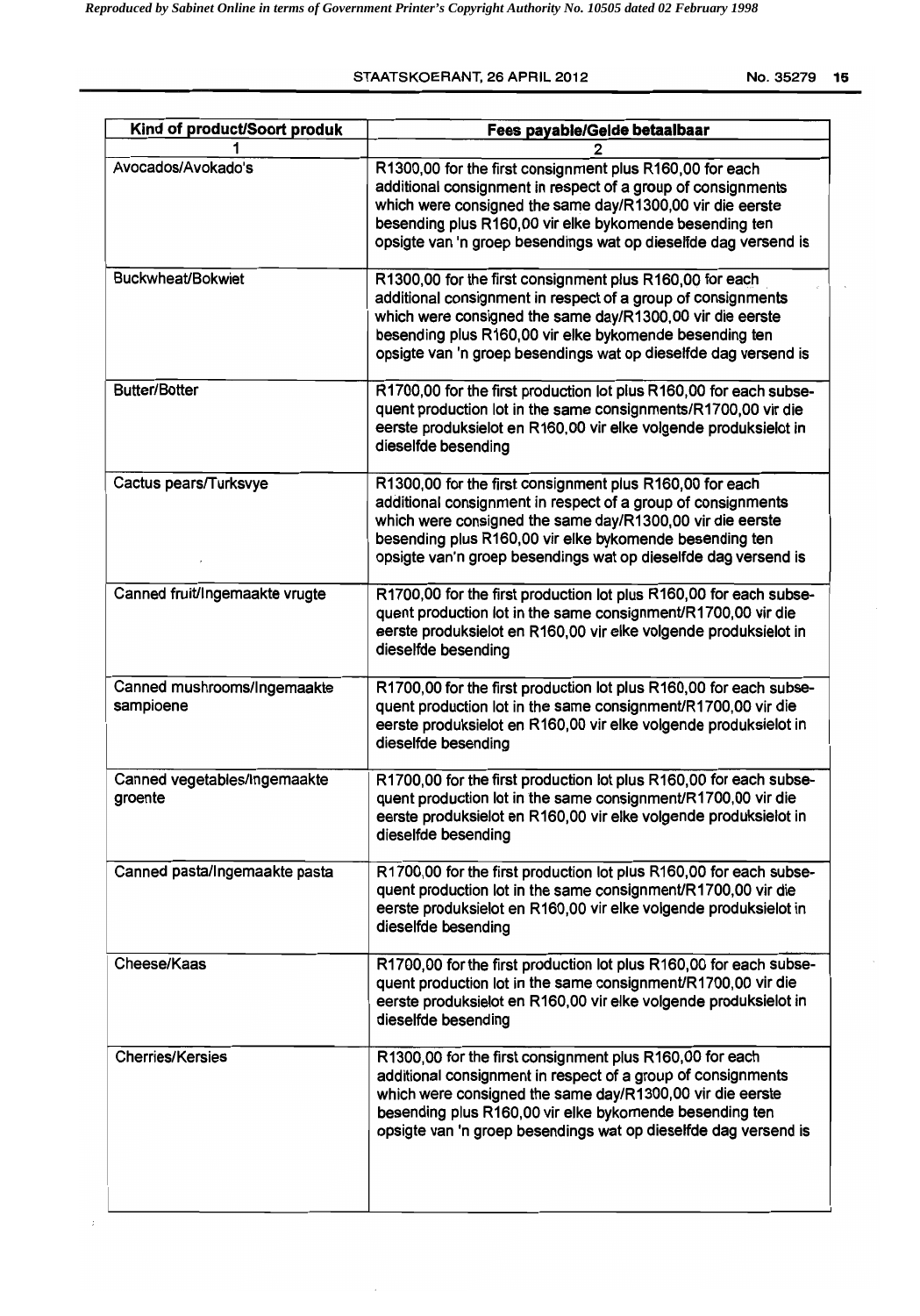16 No.35279 GOVERNMENT GAZETTE, 26 APRIL 2012

| Kind of product/Soort produk                                                                                                                                                                                                                                                                      | Fees payable/Gelde betaalbaar                                                                                                                                                                                                                                                                                          |
|---------------------------------------------------------------------------------------------------------------------------------------------------------------------------------------------------------------------------------------------------------------------------------------------------|------------------------------------------------------------------------------------------------------------------------------------------------------------------------------------------------------------------------------------------------------------------------------------------------------------------------|
|                                                                                                                                                                                                                                                                                                   |                                                                                                                                                                                                                                                                                                                        |
| Citrus fruit/Sitrusvrugte                                                                                                                                                                                                                                                                         | R1300,00 for the first consignment plus R160,00 for each<br>additional consignment in respect of a group of consignments<br>which were consigned the same day/R1300,00 vir die eerste<br>besending plus R160,00 vir elke bykomende besending ten<br>opsigte van 'n groep besendings wat op dieselfde dag versend is    |
| Dairy products (excluding butter and<br>cheese)/Suiwelprodukte<br>(uitgesonderd botter en kaas)                                                                                                                                                                                                   | R1300,00 for the first consignment plus R160,00 for each<br>additional consignment in respect of a group of consignments<br>which were consigned the same day/R1300,00 vir die eerste<br>besending plus R160,00 vir elke bykomende besending ten<br>opsigte van 'n groep besendings wat op dieselfde dag versend is    |
| Dried Fruit/Droëvrugte                                                                                                                                                                                                                                                                            | R1300,00 for the first consignment plus R160,00 for each<br>additional consignment in respect of a group of consignments<br>which were consigned the same day/R1300,00 vir die eerste<br>besending plus R160,00 vir elke bykomende besending ten<br>opsigte van 'n groep besendings wat op dieselfde dag versend is    |
| Dry beans/Droëbone                                                                                                                                                                                                                                                                                | R1300,00 for the first consignment plus R160,00 for each<br>additional consignment in respect of a group of consignments<br>which were consigned the same day/R1300,00 vir die eerste<br>besending plus R160,00 vir elke bykomende besending ten<br>opsigte van 'n groep besendings wat op dieselfde dag versend is    |
| Eggs/Eiers                                                                                                                                                                                                                                                                                        | R1300,00 for the first consignment plus R160,00 for each<br>additional consignment in respect of a group of consingments<br>which were consigned on the same day/R1300,00 vir die eerste<br>besending plus R160,00 vir eike bykomende besending ten<br>opsigte van 'n groep besendings wat op dieselfde dag versend is |
| Feed products/Voerprodukte                                                                                                                                                                                                                                                                        | R1300,00 for the first consignment plus R160,00 for each<br>additional consignment in respect of a group of consignments<br>which were consigned the same day/R1300,00 vir die eerste<br>besending plus R160,00 vir eike bykomende besending ten<br>opsigte van 'n groep besendings wat op dieselfde dag versend is    |
| Fresh cut flowers and ornamental<br>foliage/Vars snyblomme en sierloof                                                                                                                                                                                                                            | R1300,00 for the first consignment plus R160,00 for each<br>additional consignment in respect of a group of consignments<br>which were consigned the same day/R1300,00 vir die eerste<br>besending plus R160,00 vir elke bykomende besending ten<br>opsigte van 'n groep besendings wat op dieselfde dag versend is    |
| Frozen fruit and vegetables/Bevrore<br>vrugte en groente                                                                                                                                                                                                                                          | R1700,00 for the first production lot plus R160,00 for each subse-<br>quent production lot in the same consignment/R1700,00 vir die<br>eerste produksielot en R160,00 vir elke volgende produksielot in<br>dieselfde besending                                                                                         |
| Fruit, excluding citrus fruit and cer-<br>tain deciduous fruit (as defined in<br>the regulations promulgated under<br>section 4 of the Act)/Vrugte, uitge-<br>sonderd sitrusvrugte en sekere sag-<br>tevrugte (soos omskryf in die regu-<br>lasie uitgevaardig kragtens artikel 4<br>van die Wet) | R1300,00 for the first consignment plus R160,00 for each<br>additional consignment in respect of a group of consignments<br>which were consigned the same day/R1300,00 vir die eerste<br>besending plus R160,00 vir elke bykomende besending ten<br>opsigte van 'n groep besendings wat op dieselfde dag versend is    |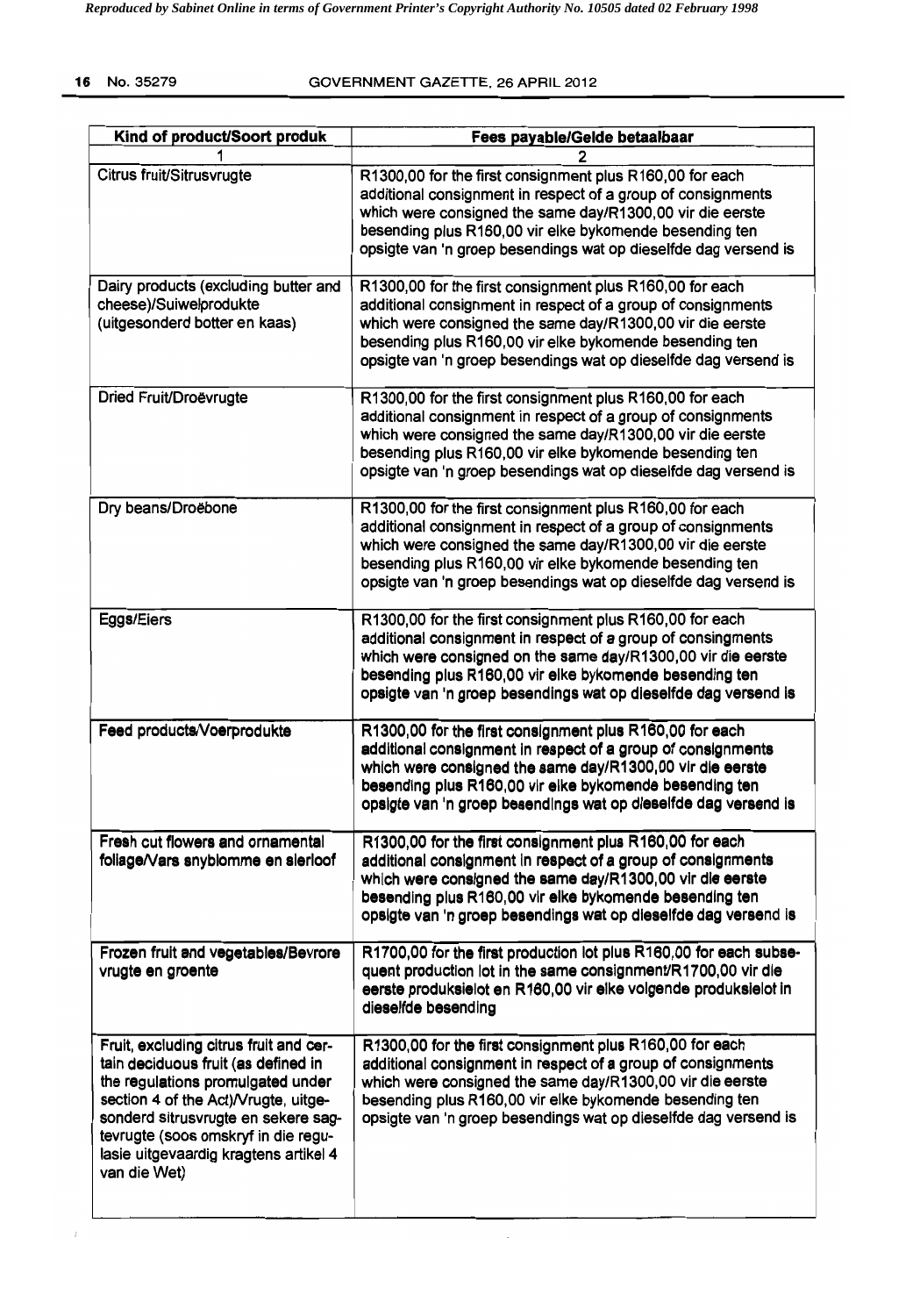| Kind of product/Soort produk                                            | Fees payable/Gelde betaalbaar                                                                                                                                                                                                                                                                                       |
|-------------------------------------------------------------------------|---------------------------------------------------------------------------------------------------------------------------------------------------------------------------------------------------------------------------------------------------------------------------------------------------------------------|
|                                                                         |                                                                                                                                                                                                                                                                                                                     |
| Granadillas/Grenadellas                                                 | R1300,00 for the first consignment plus R160,00 for each<br>additional consignment in respect of a group of consignments<br>which were consigned the same day/R1300,00 vir die eerste<br>besending plus R160,00 vir elke bykomende besending ten<br>opsigte van 'n groep besendings wat op dieselfde dag versend is |
| <b>Grass seed/Grassaad</b>                                              | R1300,00 for the first consignment plus R160,00 for each<br>additional consignment in respect of a group of consignments<br>which were consigned the same day/R1300,00 vir die eerste<br>besending plus R160,00 vir elke bykomende besending ten<br>opsigte van 'n groep besendings wat op dieselfde dag versend is |
| Green bananas/Groen piesangs                                            | R1300,00 for the first consignment plus R160,00 for each<br>additional consignment in respect of a group of consignments<br>which were consigned the same day/R1300,00 vir die eerste<br>besending plus R160,00 vir elke bykomende besending ten<br>opsigte van 'n groep besendings wat op dieselfde dag versend is |
| Groundnuts/Grondbone                                                    | R1300,00 for the first consignment plus R160,00 for each<br>additional consignment in respect of a group of consignments<br>which were consigned the same day/R1300,00 vir die eerste<br>besending plus R160,00 vir elke bykomende besending ten<br>opsigte van 'n groep besendings wat op dieselfde dag versend is |
| Guavas/Koejawels                                                        | R1300,00 for the first consignment plus R160,00 for each<br>additional consignment in respect of a group of consignments<br>which were consigned the same day/R1300,00 vir die eerste<br>besending plus R160,00 vir elke bykomende besending ten<br>opsigte van 'n groep besendings wat op dieselfde dag versend is |
| Honeybush/Heuningbos                                                    | R1300,00 for the first consignment plus R160,00 for each<br>additional consignment in respect of a group of consignments<br>which were consigned the same day/R1300,00 vir die eerste<br>besending plus R160,00 vir elke bykomende besending ten<br>opsigte van 'n groep besendings wat op dieselfde dag versend is |
| Kernels: Apricot and peach kernels/<br>Pitte: Appelkoos- en perskepitte | R1300,00 for the first consignment plus R160,00 for each<br>additional consignment in respect of a group of consignments<br>which were consigned the same day/R1300,00 vir die eerste<br>besending plus R160,00 vir elke bykomende besending ten<br>opsigte van 'n groep besendings wat op dieselfde dag versend is |
| Jam, jelly and marmalade/Konfyt,<br>jellie en marmelade                 | R1700,00 for the first consignment plus R160,00 for each<br>additional consignment in respect of a group of consignments<br>which were consigned the same day/R1700,00 vir die eerste<br>besending plus R160,00 vir elke bykomende besending ten<br>opsigte van 'n groep besendings wat op dieselfde dag versend is |
| Kiwi fruit/Kiwivrugte                                                   | R1300,00 for the first consignment plus R160,00 for each<br>additional consignment in respect of a group of consignments<br>which were consigned the same day/R1300,00 vir die eerste<br>besending plus R160,00 vir elke bykomende besending ten<br>opsigte van 'n groep besendings wat op dieselfde dag versend is |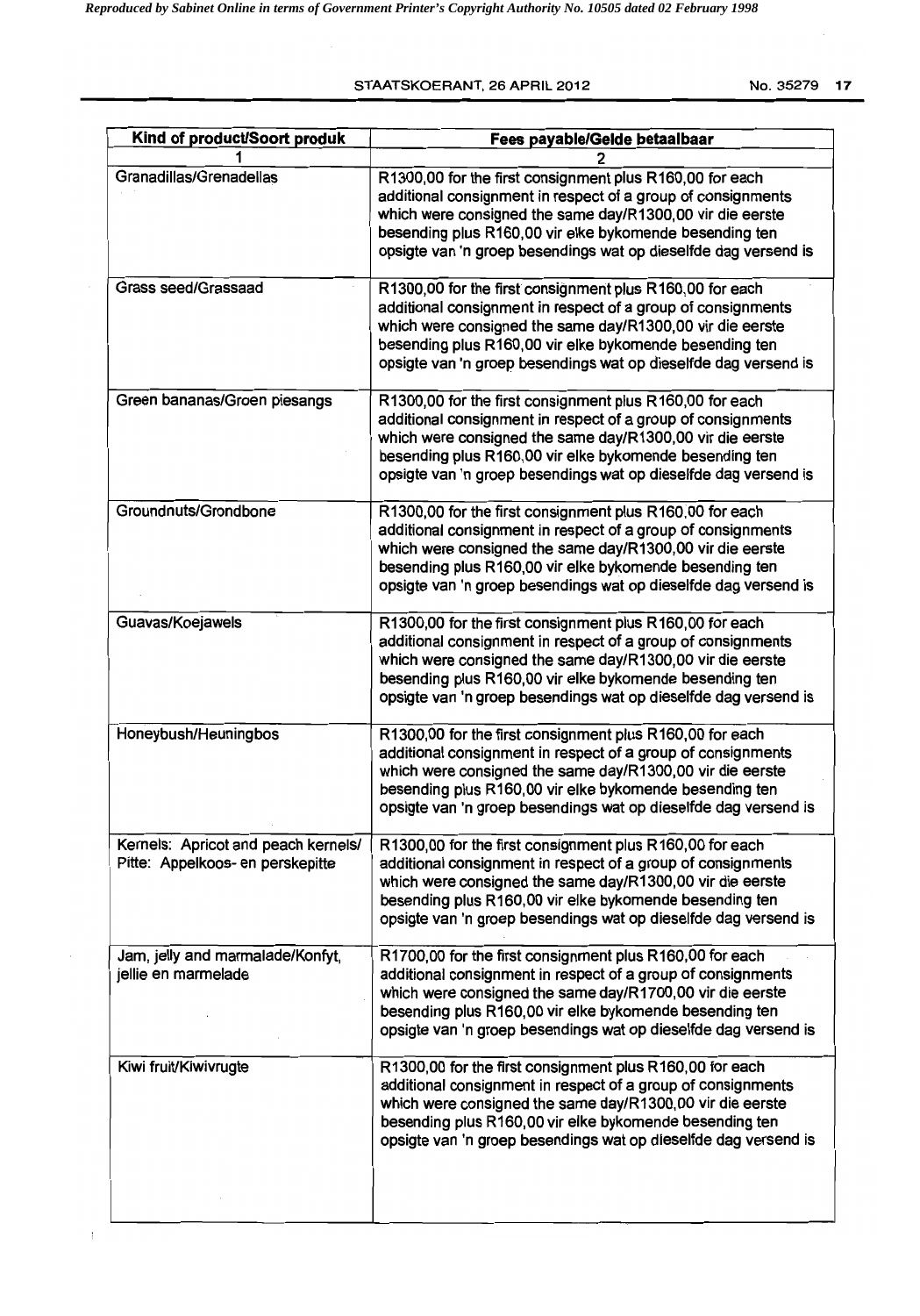18 No.35279 GOVERNMENT GAZETTE, 26 APRIL 2012

| Kind of product/Soort produk   |       |                                                                                        | Fees payable/Gelde betaalbaar                                                                                                                                                                                                                                                                                       |
|--------------------------------|-------|----------------------------------------------------------------------------------------|---------------------------------------------------------------------------------------------------------------------------------------------------------------------------------------------------------------------------------------------------------------------------------------------------------------------|
|                                |       |                                                                                        |                                                                                                                                                                                                                                                                                                                     |
| Leguminous seeds/Peulgewassade |       |                                                                                        | R1300,00 for the first consignment plus R160,00 for each<br>additional consignment in respect of a group of consignments<br>which were consigned the same day/R1300,00 vir die eerste<br>besending plus R160,00 vir elke bykomende besending ten<br>opsigte van 'n groep besendings wat op dieselfde dag versend is |
| Litchis/Lietsjies              |       |                                                                                        | R1300,00 for the first consignment plus R160,00 for each<br>additional consignment in respect of a group of consignments<br>which were consigned the same day/R1300,00 vir die eerste<br>besending plus R160,00 vir elke bykomende besending ten<br>opsigte van 'n groep besendings wat op dieselfde dag versend is |
| Maize/Mielies                  |       |                                                                                        | R1300,00 for the first consignment plus R160,00 for each<br>additional consignment in respect of a group of consignments<br>which were consigned the same day/R1300,00 vir die eerste<br>besending plus R160,00 vir elke bykomende besending ten<br>opsigte van 'n groep besendings wat op dieselfde dag versend is |
| Maize products/Mielieprodukte  |       |                                                                                        | R1300,00 for the first consignment plus R160,00 for each<br>additional consignment in respect of a group of consignments<br>which were consigned the same day/R1300,00 vir die eerste<br>besending plus R160,00 vir elke bykomende besending ten<br>opsigte van 'n groep besendings wat op dieselfde dag versend is |
| Mangoes/Mango's                |       |                                                                                        | R1300,00 for the first consignment plus R160,00 for each<br>additional consignment in respect of a group of consignments<br>which were consigned the same day/R1300,00 vir die eerste<br>besending plus R160,00 vir elke bykomende besending ten<br>opsigte van 'n groep besendings wat op dieselfde dag versend is |
| Meat/Vleis:                    |       |                                                                                        |                                                                                                                                                                                                                                                                                                                     |
| (a)                            |       | Beef/Beesvleis                                                                         |                                                                                                                                                                                                                                                                                                                     |
|                                | (i)   | Carcasses/Karkasse                                                                     | R1300,00 per consignment or lot/R1300,00 per besending of lot                                                                                                                                                                                                                                                       |
|                                | (ii)  | Cuts packed in con-<br>tainers/Snitte in houers<br>verpak                              | R1300,00 per consignment or lot/R1300,00 per besending of lot                                                                                                                                                                                                                                                       |
|                                |       | (iii) Cuts not packed in<br>containers/Snitte nie in<br>houers verpak nie              | R1300,00 per consignment or lot/R1300,00 per besending of lot                                                                                                                                                                                                                                                       |
| (b)                            |       | Veal, mutton, lamb, goat<br>and kid's meat/Kalf-, skaap-,<br>lam-, bok- en boklamvleis |                                                                                                                                                                                                                                                                                                                     |
|                                | (i)   | Carcasses/Karkasse                                                                     | R1300,00 per consignment or lot/R1300,00 per besending of lot                                                                                                                                                                                                                                                       |
|                                | (ii)  | Cuts packed in con-<br>tainers/Snitte in houers<br>verpak                              | R1300,00 per consignment or lot/R1300,00 per besending of lot                                                                                                                                                                                                                                                       |
|                                | (iii) | Cuts not packed in<br>containers/Snitte nie<br>in houers verpak nie                    | R1300,00 per consignment or lot/R1300,00 per besending of lot                                                                                                                                                                                                                                                       |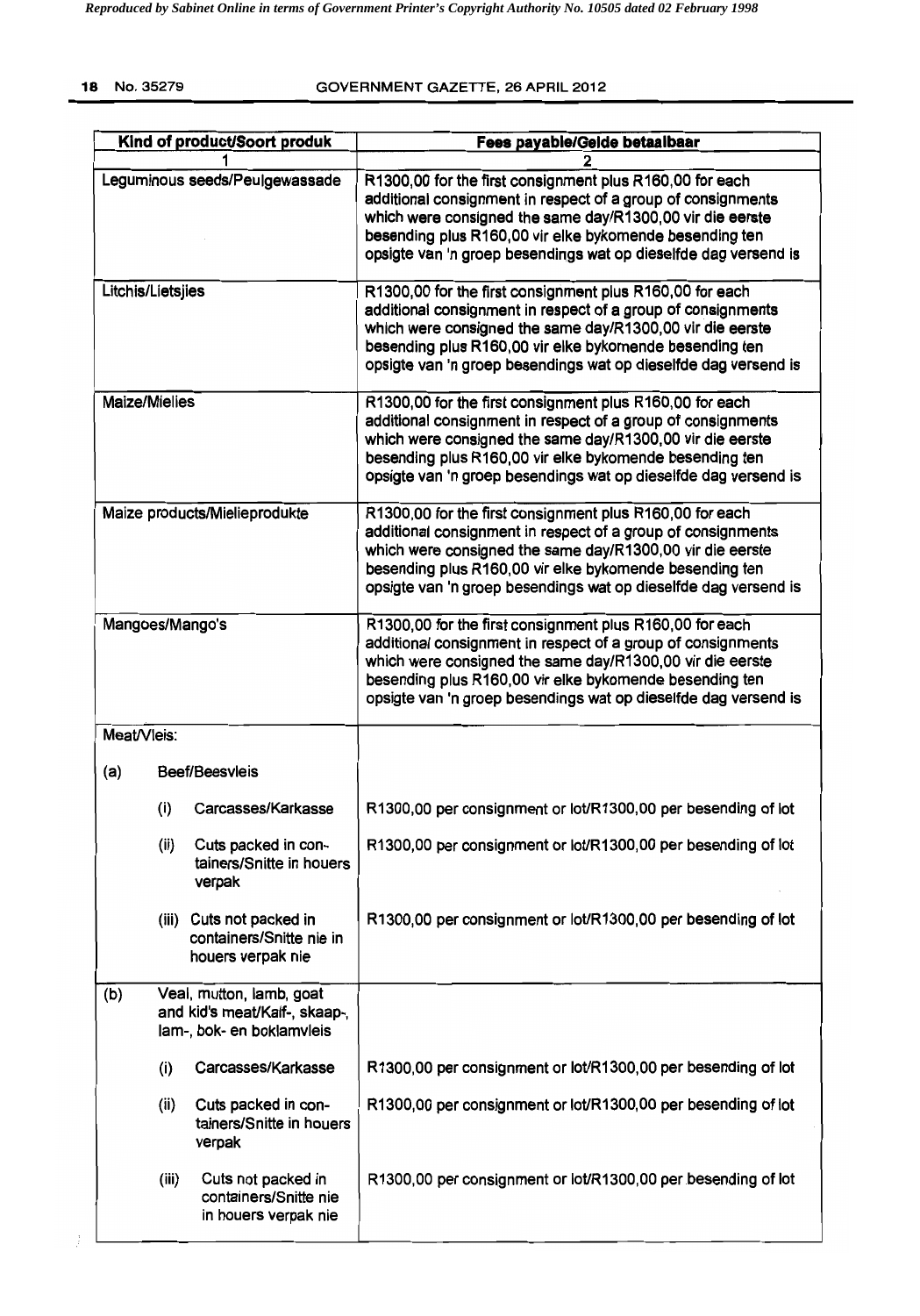| Kind of product/Soort produk                         |       |                                                                     | Fees payable/Gelde betaalbaar                                                                                                                                                                                                                                                                                       |
|------------------------------------------------------|-------|---------------------------------------------------------------------|---------------------------------------------------------------------------------------------------------------------------------------------------------------------------------------------------------------------------------------------------------------------------------------------------------------------|
|                                                      |       |                                                                     | 2                                                                                                                                                                                                                                                                                                                   |
| (c)                                                  |       | <b>Pork/Varkvleis</b>                                               |                                                                                                                                                                                                                                                                                                                     |
|                                                      | (i)   | Carcasses/Karkasse                                                  | R1300,00 per consignment or lot/R1300,00 per besending of lot                                                                                                                                                                                                                                                       |
|                                                      | (ii)  | Cuts packed in con-<br>tainers/Snitte in houers<br>verpak           | R1300,00 per consignment or lot/R1300,00 per besending of lot                                                                                                                                                                                                                                                       |
|                                                      | (iii) | Cuts not packed in<br>containers/Snitte nie in<br>houers verpak nie | R1300,00 per consignment or lot/R1300,00 per besending of lot                                                                                                                                                                                                                                                       |
|                                                      | (iv)  | Whole baconer sides<br>or middles/Heel<br>speksye of middels        | R1300,00 per consignment or lot/R1300,00 per besending of lot                                                                                                                                                                                                                                                       |
| Melons and watermelons/<br>Spanspekke en waatlemoene |       |                                                                     | R1300,00 for the first consignment plus R160,00 for each<br>additional consignment in respect of a group of consignments<br>which were consigned the same day/R1300,00 vir die eerste<br>besending plus R160,00 vir elke bykomende besending ten<br>opsigte van 'n groep besendings wat op dieselfde dag versend is |
| Oil seeds/Oliesade                                   |       |                                                                     | R1300,00 for the first consignment plus R160,00 for each<br>additional consignment in respect of a group of consignments<br>which were consigned the same day/R1300,00 vir die eerste<br>besending plus R160,00 vir elke bykomende besending ten<br>opsigte van 'n groep besendings wat op dieselfde dag versend is |
| Onions/Uie                                           |       |                                                                     | R1300,00 for the first consignment plus R160,00 for each<br>additional consignment in respect of a group of consignments<br>which were consigned the same day/R1300,00 vir die eerste<br>besending plus R160,00 vir elke bykomende besending ten<br>opsigte van 'n groep besendings wat op dieselfde dag versend is |
| Papayas/Papajas                                      |       |                                                                     | R1300,00 for the first consignment plus R160,00 for each<br>additional consignment in respect of a group of consignments<br>which were consigned the same day/R1300,00 vir die eerste<br>besending plus R160,00 vir elke bykomende besending ten<br>opsigte van 'n groep besendings wat op dieselfde dag versend is |
| Pears/Pere                                           |       |                                                                     | R1300,00 for the first consignment plus R160,00 for each<br>additional consignment in respect of a group of consignments<br>which were consigned the same day/R1300,00 vir die eerste<br>besending plus R160,00 vir elke bykomende besending ten<br>opsigte van 'n groep besendings wat op dieselfde dag versend is |
| Peaches and nectarines/Perskes en<br>nektariene      |       |                                                                     | R1300,00 for the first consignment plus R160,00 for each<br>additional consignment in respect of a group of consignments<br>which were consigned the same day/R1300,00 vir die eerste<br>besending plus R160,00 vir elke bykomende besending ten<br>opsigte van 'n groep besendings wat op dieselfde dag versend is |
| Persimmons/Persimmons                                |       |                                                                     | R1300,00 for the first consignment plus R160,00 for each<br>additional consignment in respect of a group of consignments<br>which were consigned the same day/R1300,00 vir die eerste<br>besending plus R160,00 vir elke bykomende besending ten<br>opsigte van 'n groep besendings wat op dieselfde dag versend is |

 $\mathcal{I}$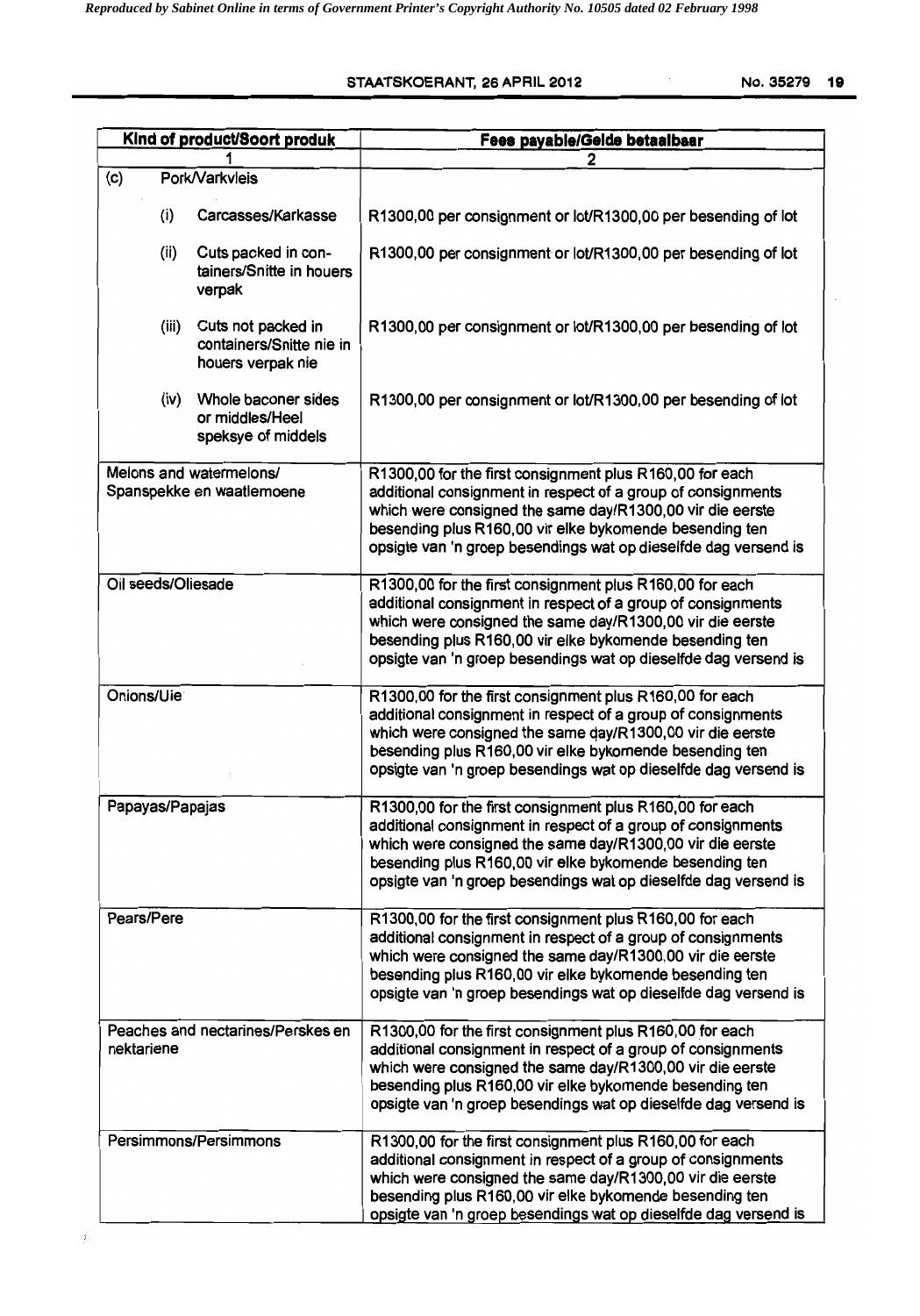$\mathfrak{f}$ 

20 No. 35279 **GOVERNMENT GAZETTE, 26 APRIL 2012** 

| Kind of product/Soort produk              | Fees payable/Gelde betaalbaar                                                                                                                                                                                                                                                                                       |
|-------------------------------------------|---------------------------------------------------------------------------------------------------------------------------------------------------------------------------------------------------------------------------------------------------------------------------------------------------------------------|
|                                           |                                                                                                                                                                                                                                                                                                                     |
| Pineapples/Pynappels                      | R1300,00 for the first consignment plus R160,00 for each<br>additional consignment in respect of a group of consignments<br>which were consigned the same day/R1300,00 vir die eerste<br>besending plus R160,00 vir elke bykomende besending ten<br>opsigte van 'n groep besendings wat op dieselfde dag versend is |
| Plums and prunes/Pruime en<br>pruimedante | R1300,00 for the first consignment plus R160,00 for each<br>additional consignment in respect of a group of consignments<br>which were consigned the same day/R1300,00 vir die eerste<br>besending plus R160,00 vir elke bykomende besending ten<br>opsigte van 'n groep besendings wat op dieselfde dag versend is |
| Popcorn/Springmielies                     | R1300,00 for the first consignment plus R160,00 for each<br>additional consignment in respect of a group of consignments<br>which were consigned the same day/R1300,00 vir die eerste<br>besending plus R160,00 vir elke bykomende besending ten<br>opsigte van 'n groep besendings wat op dieselfde dag versend is |
| Potatoes/Aartappels                       | R1300,00 for the first consignment plus R160,00 for each<br>additional consignment in respect of a group of consignments<br>which were consigned the same day/R1300,00 vir die eerste<br>besending plus R160,00 vir elke bykomende besending ten<br>opsigte van 'n groep besendings wat op dieselfde dag versend is |
| Poultry meat/Pluimveevleis                | R1700,00 for the first production lot and R160,00 for each subse-<br>quent production lot in the same consignment/R1700,00 vir die<br>eerste produksielot en R160,00 vir elke volgende produksielot in<br>dieselfde besending                                                                                       |
| Rooibos/Rooibos                           | R1300,00 for the first consignment plus R160,00 for each<br>additional consignment in respect of a group of consignments<br>which were consigned the same day/R1300,00 vir die eerste<br>besending plus R160,00 vir elke bykomende besending ten<br>opsigte van 'n groep besendings wat op dieselfde dag versend is |
| Sorghum/Sorghum                           | R1300,00 for the first consignment plus R160,00 for each<br>additional consignment in respect of a group of consignments<br>which were consigned the same day/R1300,00 vir die eerste<br>besending plus R160,00 vir elke bykomende besending ten<br>opsigte van 'n groep besendings wat op dieselfde dag versend is |
| Soya beans/Sojabone                       | R1300,00 for the first consignment plus R160,00 for each<br>additional consignment in respect of a group of consignments<br>which were consigned the same day/R1300,00 vir die eerste<br>besending plus R160,00 vir elke bykomende besending ten<br>opsigte van 'n groep besendings wat op dieselfde dag versend is |
| Strawberries/Aarbeie                      | R1300,00 for the first consignment plus R160,00 for each<br>additional consignment in respect of a group of consignments<br>which were consigned the same day/R1300,00 vir die eerste<br>besending plus R160,00 vir elke bykomende besending ten<br>opsigte van 'n groep besendings wat op dieselfde dag versend is |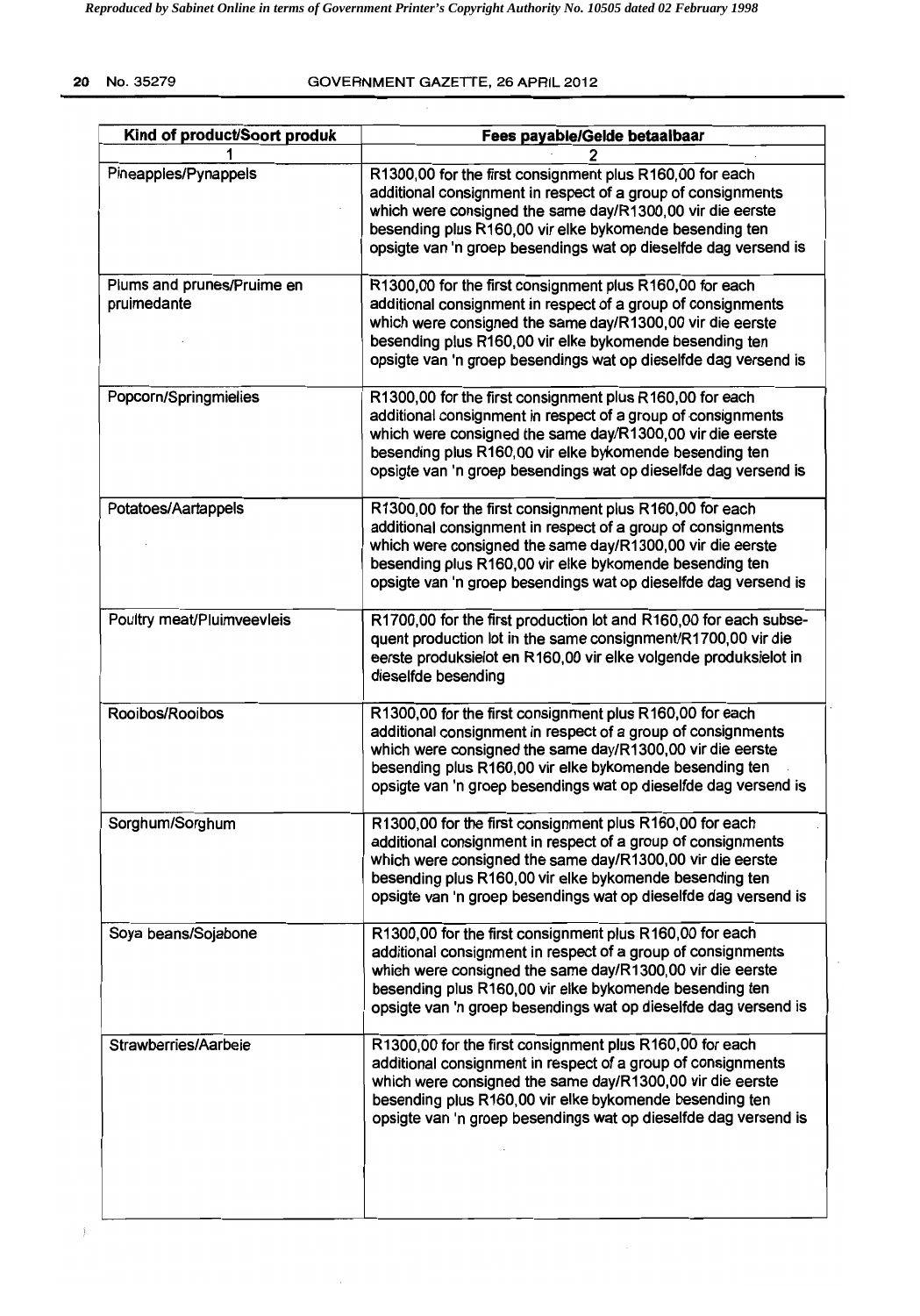| Kind of product/Soort produk                                                              | Fees payable/Gelde betaalbaar                                                                                                                                                                                                                                                                                       |
|-------------------------------------------------------------------------------------------|---------------------------------------------------------------------------------------------------------------------------------------------------------------------------------------------------------------------------------------------------------------------------------------------------------------------|
|                                                                                           |                                                                                                                                                                                                                                                                                                                     |
| Table grapes/Tafeldruiwe                                                                  | R1300,00 for the first consignment plus R160,00 for each<br>additional consignment in respect of a group of consignments<br>which were consigned the same day/R1300,00 vir die eerste<br>besending plus R160,00 vir elke bykomende besending ten<br>opsigte van 'n groep besendings wat op dieselfde dag versend is |
| Tobacco/Tabak                                                                             | R1300,00 for the first consignment plus R160,00 for each<br>additional consignment in respect of a group of consignments<br>which were consigned the same day/R1300,00 vir die eerste<br>besending plus R160,00 vir elke bykomende besending ten<br>opsigte van 'n groep besendings wat op dieselfde dag versend is |
| Vegetables (excluding potatoes and<br>onions)/Groente (uitgesonderd<br>aartappels en uie) | R1300,00 for the first consignment plus R160,00 for each<br>additional consignment in respect of a group of consignments<br>which were consigned the same day/R1300,00 vir die eerste<br>besending plus R160,00 vir elke bykomende besending ten<br>opsigte van 'n groep besendings wat op dieselfde dag versend is |
| Wheat/Koring                                                                              | R1300,00 for the first consignment plus R160,00 for each<br>additional consignment in respect of a group of consignments<br>which were consigned the same day/R1300,00 vir die eerste<br>besending plus R160,00 vir elke bykomende besending ten<br>opsigte van 'n groep besendings wat op dieselfde dag versend is |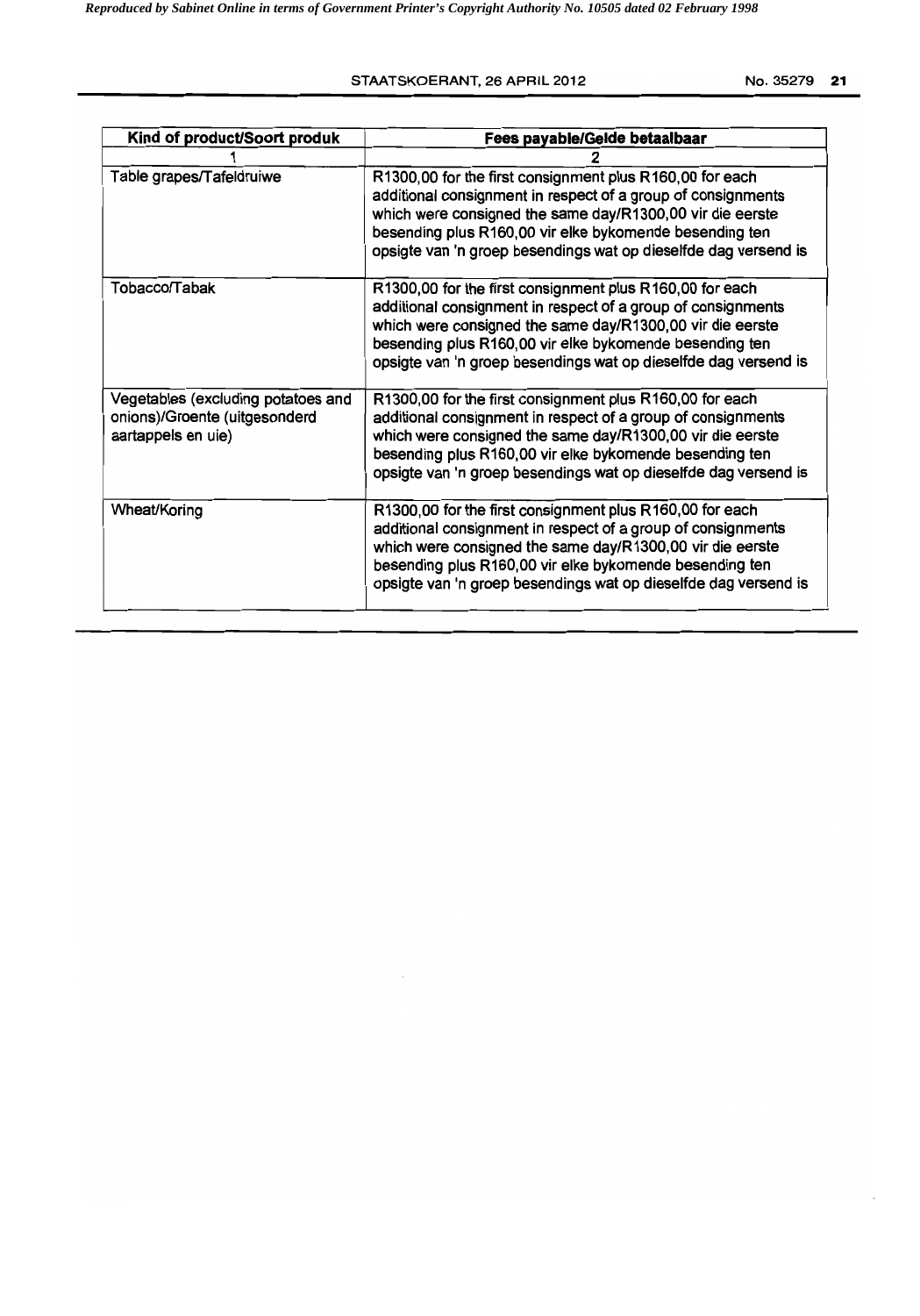$\langle \rangle$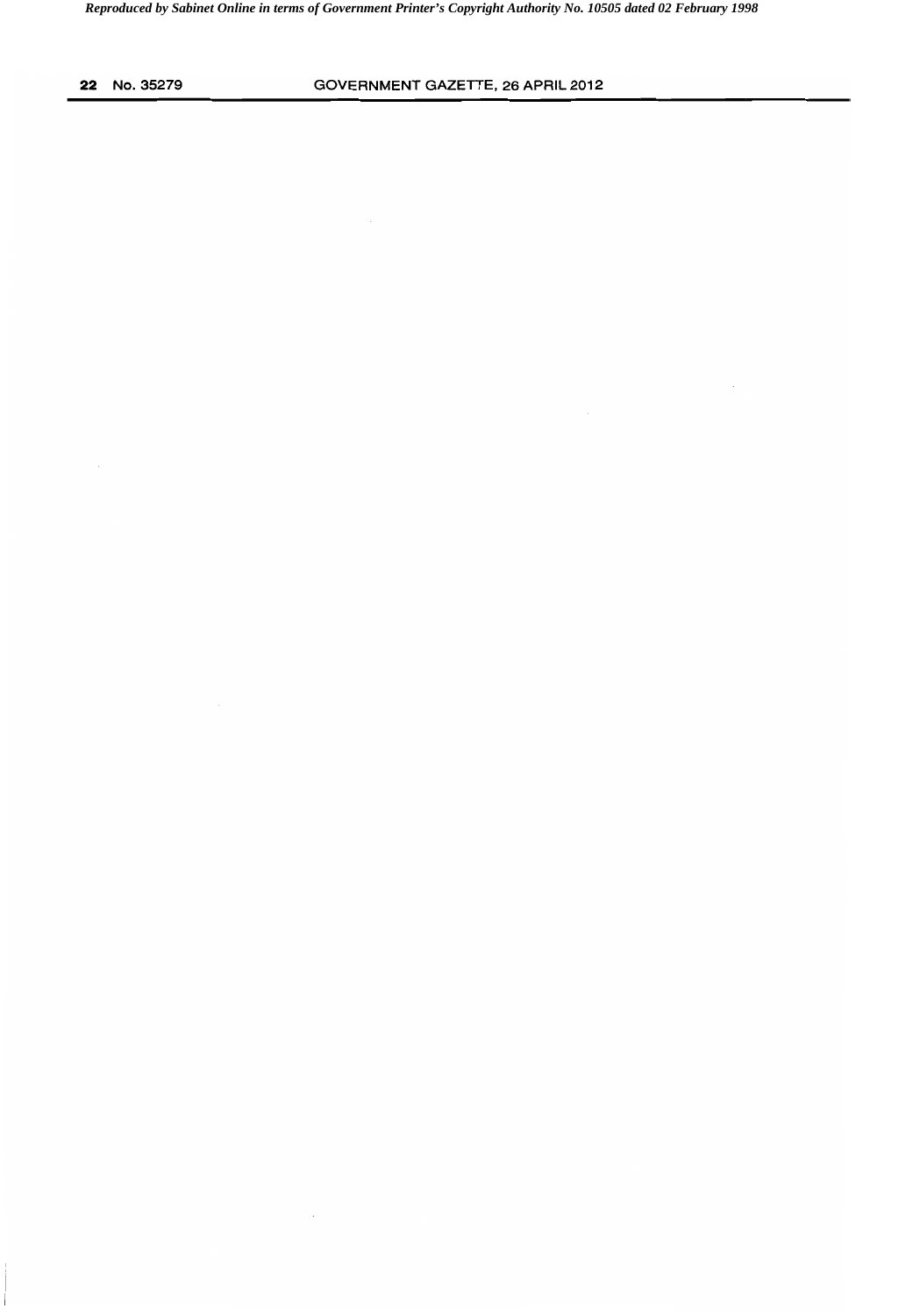$\bar{\beta}$